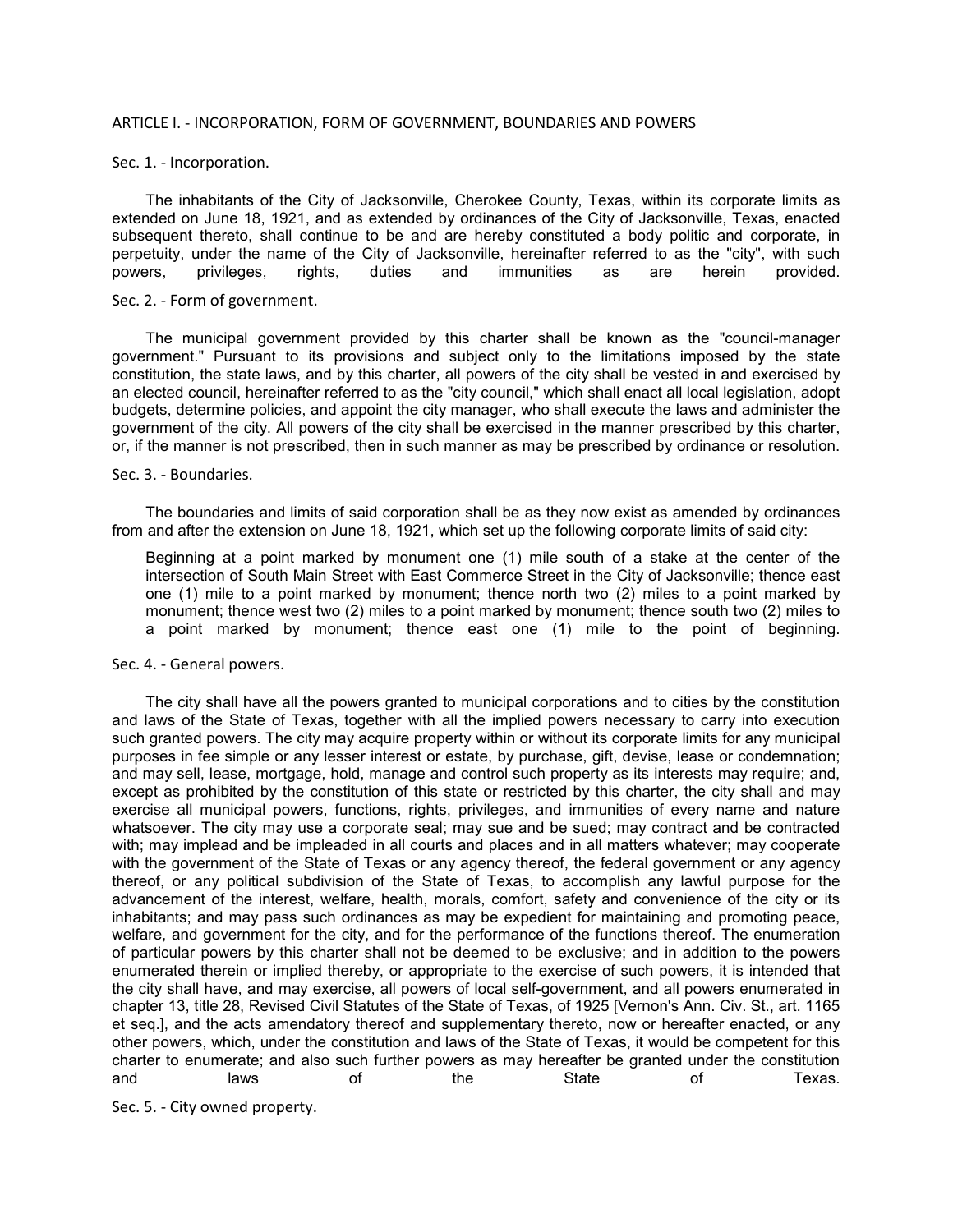All real estate owned in fee simple title or held by lease, sufferance, easement, or otherwise; all public buildings, fire stations, parks, streets, and alleys, and all property, whether real or personal, of whatever kind, character or description now owned or controlled by the Town of Jacksonville shall vest in,<br>
inure to remain and be the property of the said City of Jacksonville. inure to, remain and be the property of the said City of Jacksonville.

# Sec. 6. - Extension of city limits by ordinance.

The city council shall have power by ordinance to fix the boundary limits of the city and to provide for the alteration and extension of said boundary limits, and the annexation of additional territory lying adjacent to the city, with or without the consent of the territory and inhabitants annexed. Upon the introduction of any such ordinance in the city council, it shall be published one time in a newspaper of general circulation, published in the city, and said ordinance shall not thereafter be finally acted upon until at least thirty (30) days have elapsed after the publication thereof; and upon the final passage of any such ordinance the boundary limits of the city shall thereafter be as fixed in such ordinance; provided, however, that any citizen of the city or of the territory to be annexed shall have the right to be heard at a hearing on such ordinance at a date set by the city council within the body of the ordinance as passed; and after such citizen or citizens shall have been given an opportunity to be heard such ordinance in its original or in an amended form, as said city council in its judgment may determine, shall be finally passed.

#### Sec. 7. - Extension of city limits by unanimous voluntary petition.

Whenever all of the property owners within said territory as said territory may be designated by the city council or as described in a written petition, desire the annexation of such territory to the city, they may present a written petition to that effect to the city council and shall attach to said petition the affidavit of one or more of their number to the effect that said petition is signed by all of the property owners of said property either as designated by the city council or as described in said petition and the same shall be acknowledged by the signers thereof in order that the same may be recorded in the deed records of Cherokee County, Texas, and thereupon the city council may, by ordinance, annex such territory to the city and from thenceforth the said territory shall be a part of the city, and the inhabitants thereof shall be entitled to all the rights and privileges of other citizens and shall be bound by the acts, ordinances, resolutions and regulations of the city.

Sec. 8. - Extension of city limits by voluntary petition not unanimous.

Whenever a majority of the qualified voters who are citizens of the state and inhabitants of any territory and property owners of the property within said territory adjoining the city as said territory may be designated by the city council, or in case there are no qualified voters owning property in said territory, and no inhabitants thereof, then when persons owning a majority of the land in area in said territory desire the annexation of such territory to the city, they may present a written petition to that effect to the city council and shall attach to said petition the affidavit of one or more of their number to the effect that said petition is signed by a majority of the qualified voters residing in said territory and owning property therein, or in case there are no qualified voters residing in said territory and owning property therein, said affidavit shall be to the effect that there are none and that the persons signing said petition own a majority of the land in area in said territory, and said affidavit shall further state the names and addresses of the qualified voters, inhabitants and property owners who have not signed said petition, and they shall be given notice of said petition and shall have the right to be heard at the time and place set by said notice before the same may be acted upon; and in either event the same shall be acknowledged by the signers thereof in order that the same may be recorded in the deed records of Cherokee County, Texas, and thereupon the city council may by ordinance annex such territory to the city and from thenceforth the said territory shall be a part of the city, and the inhabitants thereof shall be entitled to all the rights and privileges of other citizens and shall be bound by the acts, ordinances, resolutions and regulations of said city.

Sec. 9. - Power to regulate rates and charges of franchises and license holders.

Said city shall have the power to determine, fix, and regulate the charges, fares, and rates of any person, firm or corporation exercising, or that may hereafter exercise any right or franchise or public privilege in said city, and to prescribe the kind of service to be furnished, the equipment to be used, the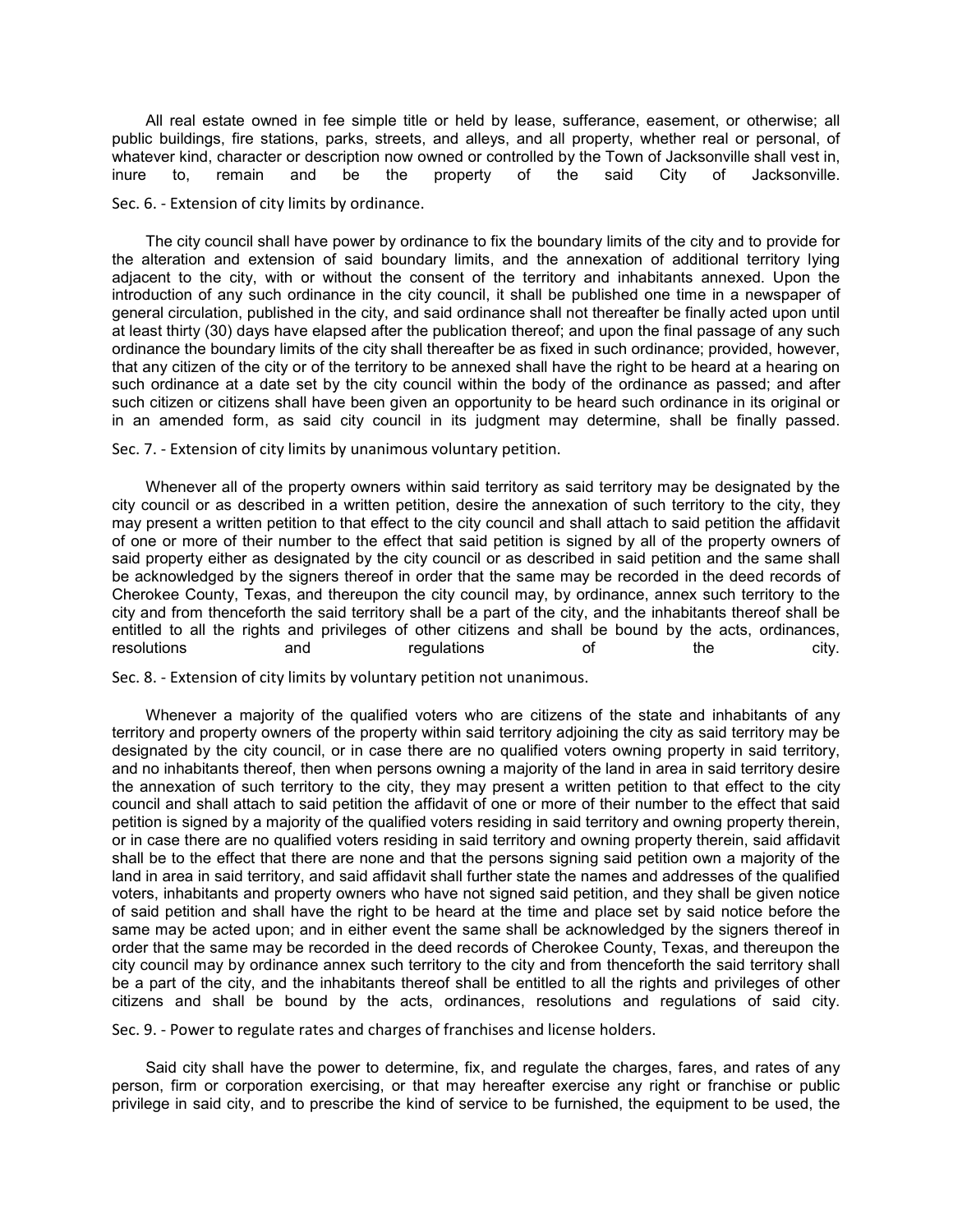manner in which service shall be rendered and to change such regulations from time to time; that in order to ascertain all the facts necessary for a proper understanding of what is or should be a reasonable rate or regulation, the governing authority shall have full power to inspect the books and other records of such person, firm or corporation, and compel the attendance of witnesses for such purpose; providing that in adopting such regulations and in fixing or changing such compensation, no stock or bonds authorized or issued by any person, firm or corporation exercising such franchise or privilege shall be considered unless proof be made that the same has been actually issued by such person, firm or corporation for money, or its equivalent, paid and used for the development of the property under investigation.

### Sec. 10. - Establishment and control of streets.

The city shall have exclusive dominion, control, and jurisdiction in, upon, over, and under the public streets, sidewalks, alleys, highways, public squares, and public ways within the corporate limits of the city, and in, upon, over and under all public property of the city. With respect to each and every public street, sidewalk, alley, highway, public square, or other public way within the corporate limits of the city, the city shall have the power to establish, maintain, alter, abandon or vacate the same; to regulate, establish, or change the grade thereof; to control and regulate the use thereof, and to abate and remove in a summary manner any any encroachment thereon.

### Sec. 11. - Street development and improvement.

The city shall have the power to develop and improve, or cause to be developed and improved, any and all public streets, sidewalks, alleys, highways, and other public ways within the corporate limits of the city by laying out, opening, narrowing, widening, straightening, extending, and establishing building lines along the same; by purchasing, condemning, and taking property therefor; by filling, grading, raising, lowering, paving, repaving, and repairing, in a permanent manner the same; and by constructing, reconstructing, altering, repairing, and realigning curbs, gutters, drains, sidewalks, culverts, and other appurtenances and incidentals in connection with such development and improvements. The city may make or cause to be made any one or more of kinds or classes of development and improvement authorized hereinabove, or any combination or parts thereof. The cost of such development and improvement shall be paid by the city or the property owner, or partly by the city and partly by assessments levied against the property abutting thereon and the owners thereof, and such assessments may be levied in any amounts and under any procedure now or hereafter permitted by state law.

If improvements be ordered constructed in any part of the area between and under rails, tracks, double-tracks, turnouts and switches, and two (2) feet on each side thereof, of any railing, using, occupying or crossing any such highway, portion, or portions thereof, ordered improved, then the city council shall have power to assess the whole cost of improvements in such area against such railway, and shall have power, by ordinance, to levy a special tax upon such railway, and its road-bed, ties, rails, fixtures, rights, and franchises, which tax shall constitute a lien thereon superior to any other lien or claim except state, county and city ad valorem taxes, and which may be enforced either by sale of said property in the manner provided by law for the collection of ad valorem taxes by the city, or by suit in any court having jurisdiction. The ordinance levying such tax shall prescribe the time, terms and conditions of payment thereof, and the rate of interest, not to exceed eight (8) per cent per annum, the same, if not paid when due, shall be collectable, together with interest, expenses of collection and reasonable attorney's fees, if incurred. The city council shall have power to cause to be issued assignable certificates in evidence of such assessments.

As an alternate and cumulative method of developing, improving, and paving any and all public streets, sidewalks, alleys, highways, and other public ways within the corporate limits, the city shall have the power and authority to proceed in accordance with chapter 106, page 489, Acts 1927, Fortieth Legislature, first called session [Vernon's Ann. Civ. St., art. 1105b], as now or hereafter amended; to adopt plans and specifications pursuant thereto; to pay to the contractor, the successful bidder, in cash, that part of the cost which may be assessed against the abutting property and the owners thereof, to reimburse itself for the amount paid such contractor by levying assessments against the abutting property and the owners thereof, after the hearing and notice prescribed in the aforesaid statutes, in an amount permitted by said statutes and not in excess of the enhancement in value of such property occasioned by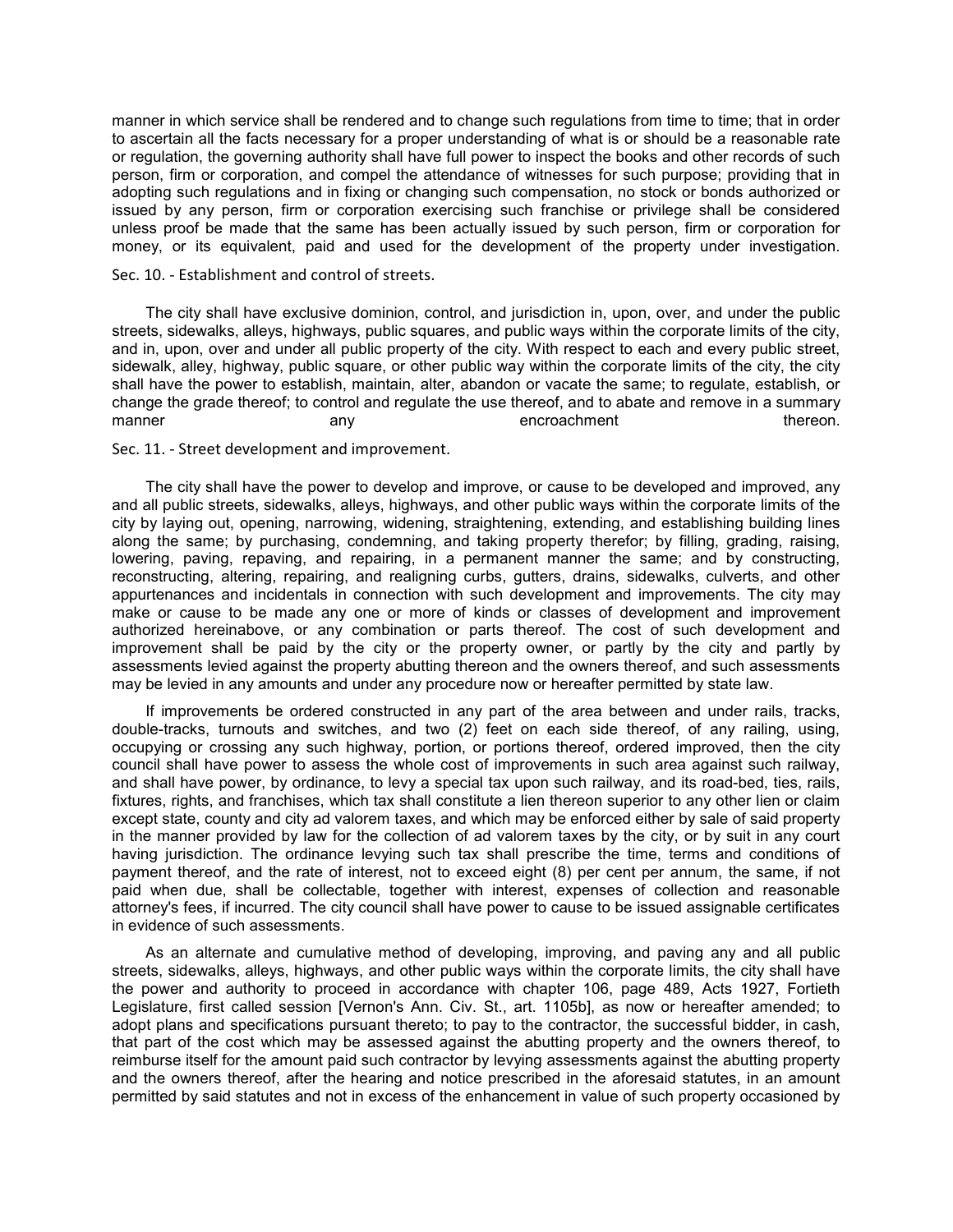the improvements; and to issue assignable certificates in favor of the city for such assessments, said certificates to be enforceable in the manner prescribed by the aforesaid statutes. The city shall likewise have the power to make any such development, improvement or paving with its own forces if, in the opinion of the council, the work can be done more expeditiously or economically, and in such event the city shall have the power to reimburse itself for the cost of such improvement in the same amount and in the same manner as if the work had been performed by a successful bidding contractor.

## Sec. 12. - Sidewalks.

The city shall have the power by penal ordinance to provide for the construction, improvement or repair of sidewalks, curb and gutter, and to charge the entire cost of the construction, improvement or repair against the owner of abutting property; and to make a special charge against the owner for such cost; and to provide by special assessment a lien against such property for such cost; and to declare defective and dangerous sidewalks to be a public nuisance.

# Sec. 13. - Sanitary sewer system.

The city shall have the power to provide for a sanitary sewer system and to require property owners to connect their premises with such system; to provide for fixing penalties for failure to make sanitary sewer connections; and to provide for fixing a lien against any property owner's premises who fails or refuses to make sanitary sewer connections and to charge the cost against said owner and make it a personal liability. The city shall further have the right to fix charges and compensation to be charged by the city for sewerage service, and to provide rules and regulations for the collection thereof.

#### Sec. 14. - Zoning.

The City of Jacksonville shall have the powers granted by chapter 283 of the general and special laws of the Fortieth Legislature of the State of Texas, specifically, to wit: Articles 1011a—1011j, inclusive, and all amendments thereto heretofore or hereinafter made in addition to the powers provided for in Article 1175 (subdivision 26) of the Revised Civil Statutes of the State of Texas.

# Sec. 15. - Cemeteries.

The City of Jacksonville shall have the power and authority to make ample provisions for the upkeep and maintenance of a city cemetery or cemeteries and in the furtherance thereof shall enact all ordinances and pass all resolutions necessary in the premises and shall provide, either by a special tax on all the taxable property in said city, or by appropriations from the general fund of said city, annually, such amount as may be necessary for that purpose. such amount as may be necessary for that purpose.

#### Sec. 16. - Nuisances.

The City of Jacksonville shall have the power to define all nuisances and prohibit the same within the city and outside the city limits for the maximum distance permitted by state law or this charter; to have power to police all parks and grounds, speedways and boulevards, streets or alleys, owned by the city and lying within or without the city limits; to prohibit the pollution of any stream, drain or tributary thereof which may constitute the source of water supply of the city and to provide for the policing of the same; to inspect dairies, slaughter pens and slaughterhouses inside or outside the city limits, from which milk or meat is furnished to the inhabitants of the city.

# Sec. 17. - Eminent domain.

The city shall have the full right, power, and authority to exercise the power of eminent domain when necessary or desirable to carry out any of the powers conferred upon it by this charter, or by the constitution or laws of the State of Texas. In all cases where the city seeks to exercise the power of eminent domain, it may be controlled, as nearly as practicable, by the laws governing the condemnation of property by railroad corporations in this state, the city taking the position of the railroad corporation in any such case. The city may also exercise the power of eminent domain in any other manner now or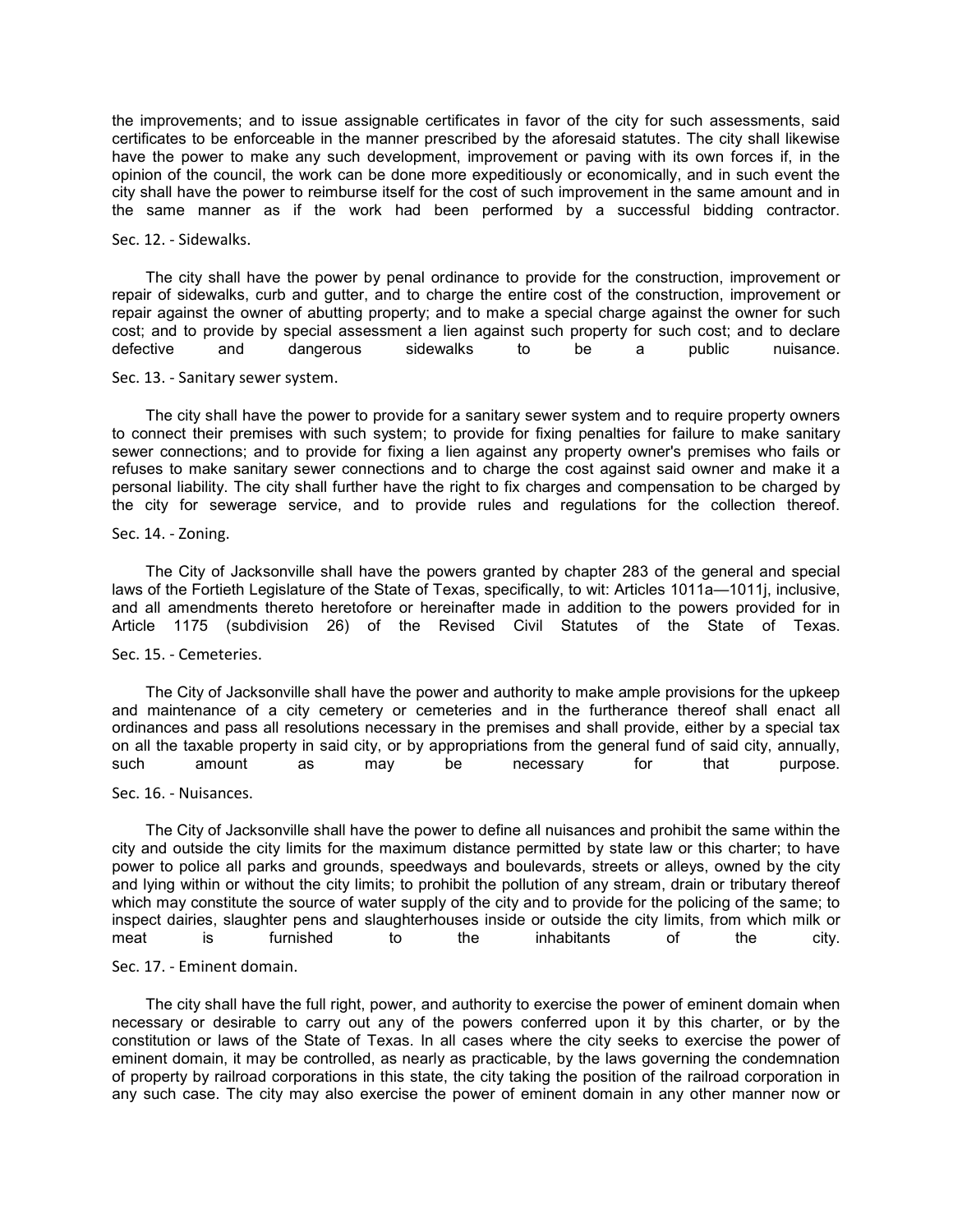hereafter authorized or permitted by the constitution and laws of this state, or in the manner and form that may be provided by ordinance of the governing body of the city. The power of eminent domain hereby conferred shall include the right of the city to take the fee in the lands so condemned and such power and authority shall include the right to condemn public property for such purposes. The city shall have and possess this power of condemnation of property within or without the corporate limits for any municipal or public purpose, even though not specifically enumerated herein or in this charter.

Sec. 18. - Maps and plats of territory within or adjacent to the city.

Should any property lying within or adjacent to the city limits, as established by this charter, be hereafter platted into blocks and lots, the owners of said property shall plat and lay the same off to conform to the streets and alleys abutting on same, and shall file with the city council, a correct map thereof, provided, that in no case shall the City of Jacksonville be required to pay for any of said streets or alleys at whatever date opened, but when opened by reason of the platting of said property at whatever date platted, they shall become, by such act, the property of the City of Jacksonville for use as public highways.

## ARTICLE II. - THE CITY COUNCIL

## Sec. 1. - Number, selection and term of office.

The city council shall be composed of not less than five (5) members, who, unless sooner removed under the provisions of this charter, shall hold their office for a term of two (2) years, more or less, beginning on the date of their qualifying for said office and ending on the date that their successor, after having been duly elected, has qualified. The city council shall have the right by ordinance duly adopted to increase the number of its council members from five (5) to seven (7) members, and at a later date to nine (9) members and set the terms of said offices for a period of time not to exceed two (2) years, more or less, as previously stated. The city council shall provide by ordinance duly adopted for the election of four (4) of its membership from four (4) separate and distinct election precincts which shall be numbered one, two, three and four, and the fifth member shall be elected from the city at large and shall be elected to Place No. 5, and shall by virtue of said election automatically be the chairperson or Mayor of the City of Jacksonville, Texas, for the term of office for which the member is elected. The city council shall require that for a member of the city council to be eligible for election to said council that the candidate be a resident of the precinct in which the person is a candidate for election. The city council shall have the right to provide by ordinance duly adopted for separate polling places or a central polling place as deemed necessary; however, in no event (unless ordered by a final judgment of a court of competent jurisdiction) shall the city council change the number of precincts or their boundaries more than one time during any ten (10) year period following each preceding federal census beginning after the year 1980, or any other lesser period in the event the census is taken more frequently than once each ten (10) years. Nothing in this charter provision shall prohibit the city council from annexing territory adjacent to its corporate limits as prescribed by this charter and by law and increasing the size of any precinct that is adjacent to the newly annexed territory.

(Ord. No. 338, § 4, 1-11-77)

#### Sec. 2. - Qualifications.

Each candidate for a seat on the city council shall be a citizen of the United States of America and a registered voter of the State of Texas and a resident of the district in which the person is a candidate; or in the event of a person who is a candidate for Place No. 5, Mayor, the person must be a resident of the city. A candidate shall be a minimum of twenty-one (21) years of age and shall have a minimum length of residence of twelve (12) continuous months immediately preceding election day. Each councilman shall not be indebted to the City of Jacksonville at the time of his election nor shall he be in arrears in the payment of any taxes or other liability due the city, nor be disqualified by reason of any provision of any other section of this charter. Any member of the city council ceasing to possess any of the qualifications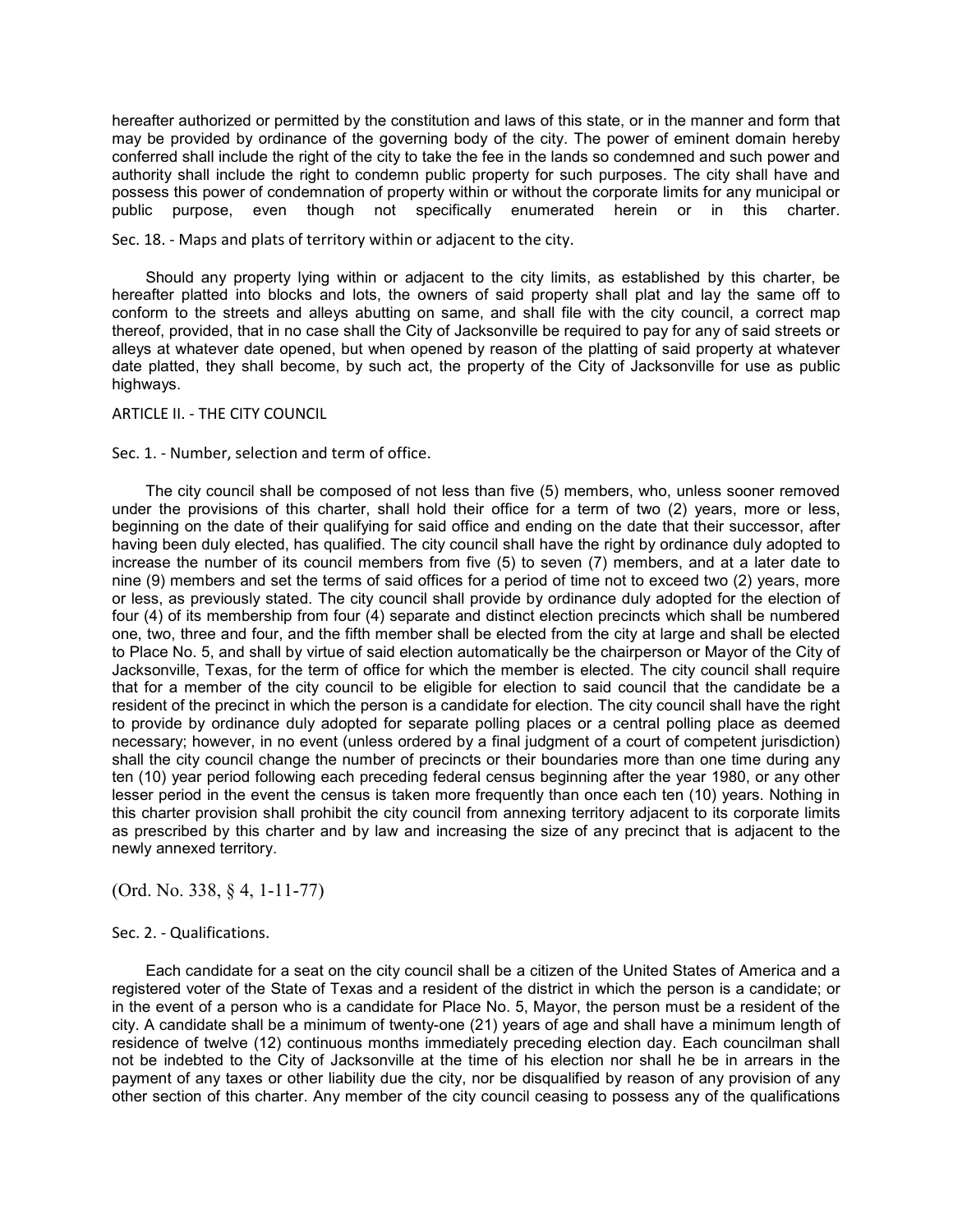specified in this section or any other section of this charter, or any member convicted of a felony while in office or who absents himself from three (3) consecutive regular council meetings without the prior consent of said council in resolution form recorded in the minutes, shall immediately forfeit the place to which he was elected, which forfeiture shall be automatic and effective upon the certification by the city secretary to the effect that the minutes of the last three (3) regular meetings reflect that said councilman was absent and that no prior written consent in the manner required was obtained and recorded in the minutes; provided, however, that no councilman shall become indebted to said city at any time during the term of office except as to such indebtedness as may arise out of levy of taxes or assessments of the city. No councilman shall hold any other public office of emolument and no city councilman shall be interested in the profits or emoluments of any contracts, jobs, work or service for the city. A member of the council who moves from the precinct that elected said member during the term for which said member was elected shall immediately forfeit the office. The chairperson, or mayor, who moves from the city during the term for which the person was elected shall immediately forfeit the office, in which event, the vicechairperson, or mayor protem shall serve until a successor has been duly elected and qualified, which vacancy shall be filled as any other vacancy on the city council.

(Ord. No. 338, § 4, 1-11-77; Ord. No. 1327, § 2(4), 5-13-08)

#### Sec. 3. - Vacancies.

Where a vacancy in any place on the council shall occur, the vacant place my [may] be appointed by a majority of the remaining members. The appointee shall serve until the next general municipal election. However, in lieu of filling the vacancy by appointment, the city council may order a special election to fill the vacancy in accordance with state law.

(Ord. No. 1327, § 2(5), 5-13-08)

Sec. 4. - Limitation on term of office of chairperson, or mayor, and duties of the presiding officer.

Notwithstanding any other provision of this charter, no person shall serve as mayor longer than six (6) consecutive years. The chairman, or mayor, shall be the presiding officer at the meetings of the city council and shall be recognized as the head of the city government for all ceremonial purposes and be the governor for purposes of military law, but shall have no regular administrative duties. He shall vote as a member of said council on all matters coming before the body. He shall sign all bonds, warrants, and other official documents and exercise all the powers and perform all duties imposed upon him as such chairman, or mayor, by this charter and by the ordinances and resolutions of the city council. The city council shall elect, immediately following the election of the chairman, or mayor, a vice-chairman, or mayor pro tem who shall act as chairman, or mayor, during the absence or disability of the chairman, or mayor.

(Ord. No. 338, § 4, 1-11-77; Ord. No. 1327, § 2(2), 5-13-08)

Sec. 5. - Compensation of members.

The members of the city council shall be entitled to all necessary expenses incurred in the performance of their official duties; but shall not be entitled to receive any other compensation for their services.

Sec. 6. - Meetings.

The city council shall meet as may be prescribed by ordinance, but it shall meet at least once a month. The chairman, or mayor, or any two (2) councilmen, may call special meetings of the city council at any time deemed advisable. Except for meetings for discussion of appointments all meetings shall be  $\mathsf{open}$  to to the public.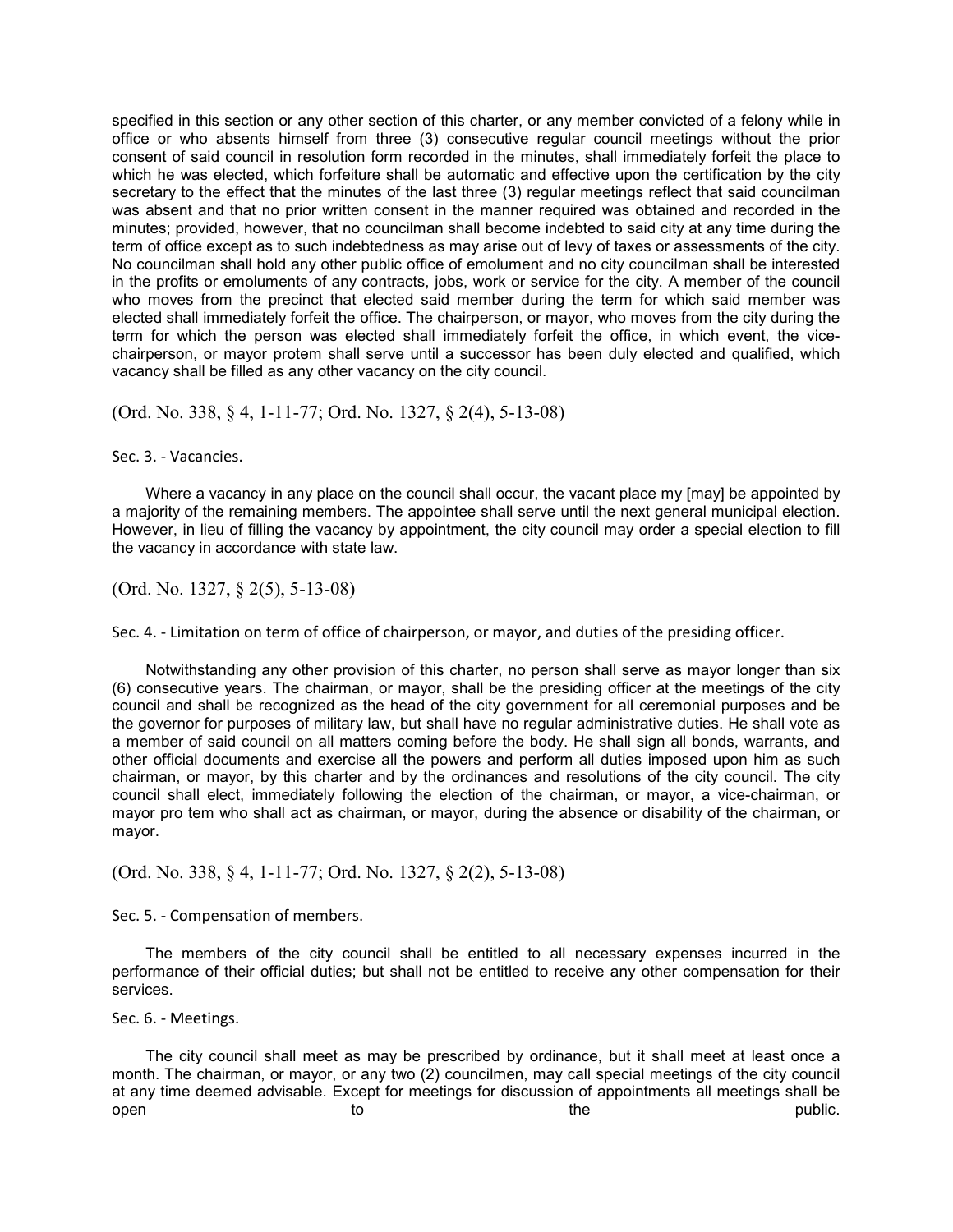#### Sec. 7. - Quorum.

Any three (3) members of the city council shall constitute a quorum for the transaction of business and the affirmative vote of three (3) members of the city council shall be necessary to adopt or repeal any ordinance or resolution. All "affirmative" and "negative" votes shall be recorded in connection with the adoption of the city council on any and all matters and duly entered in the minutes of the proceedings. All members present shall vote upon every ordinance or resolution and the refusal of any councilman to vote shall be entered in the minutes and shall be counted as voting in the affirmative.

#### Sec. 8. - Minutes.

The city council shall keep a journal of the minutes of its meetings and proceedings in a permanently bound book, and any citizen shall have access to the minutes and records thereof at all reasonable times.

Sec. 9. - Order of business.

The council shall by ordinance determine its own rules and order of business.

#### Sec. 10. - Enactment of ordinance.

The council shall legislate by ordinance only, and the enacting clause of every ordinance shall be "Be It Ordained By The City Council of the City of Jacksonville." Before any ordinance shall be adopted, the city attorney shall approve such ordinance in writing or shall file with the city secretary his written legal objections thereto. Every ordinance enacted by the council shall be signed by the mayor, mayor pro tem, or by two (2) councilmen, and be filed with and recorded by the city secretary before the same shall become effective. Unless otherwise provided by law or this charter, no ordinance shall become effective until the expiration of ten (10) days following the date of its final passage, except where an ordinance relating to the immediate preservation of the public health, peace or safety, is adopted as an emergency measure by the favorable votes of four (4) or more of the councilmen and contains a statement of the nature the emergency. The emergency of the the emergency.

Sec. 11. - Publication of ordinance.

Except as otherwise provided by law or this charter, the city secretary shall give notice of the enactment of every penal ordinance and of every other ordinance required by law or this charter to be published, by causing the descriptive title of caption of the same to be published at least one time within ten (10) days after final passage thereof in some newspaper of general circulation in the city. The city secretary shall note on every ordinance and on the record thereof the dates and medium of its publication, and such notation shall be prima facie evidence of compliance with the requirements of this section.

# Sec. 12. - Code of ordinances.

Within five (5) years after the effective date of this section, the council shall cause all general ordinances of the city to be compiled and printed in code form. For the purpose of this section general ordinances shall be deemed to be those ordinances of a permanent or continuing nature which affect the residents of the city at large. Every general ordinance enacted subsequent to the original codification required above shall be enacted as an amendment to the code. After the original codification, the council shall have the power to cause all general ordinances to be recodified and reprinted whenever in its discretion such is deemed desirable, and it shall be discretionary upon the council to cause all general ordinances to be recodified and reprinted before the expiration of any ten (10) consecutive years following the last preceding codification or recodification. When adopted by the council, the printed codes of general ordinances contemplated by this section shall be in full force and effect without the necessity of such<br>such codes or any part thereof being published in any newspaper. such codes or any part thereof being published in any newspaper.

Sec. 13. - Proof of ordinance.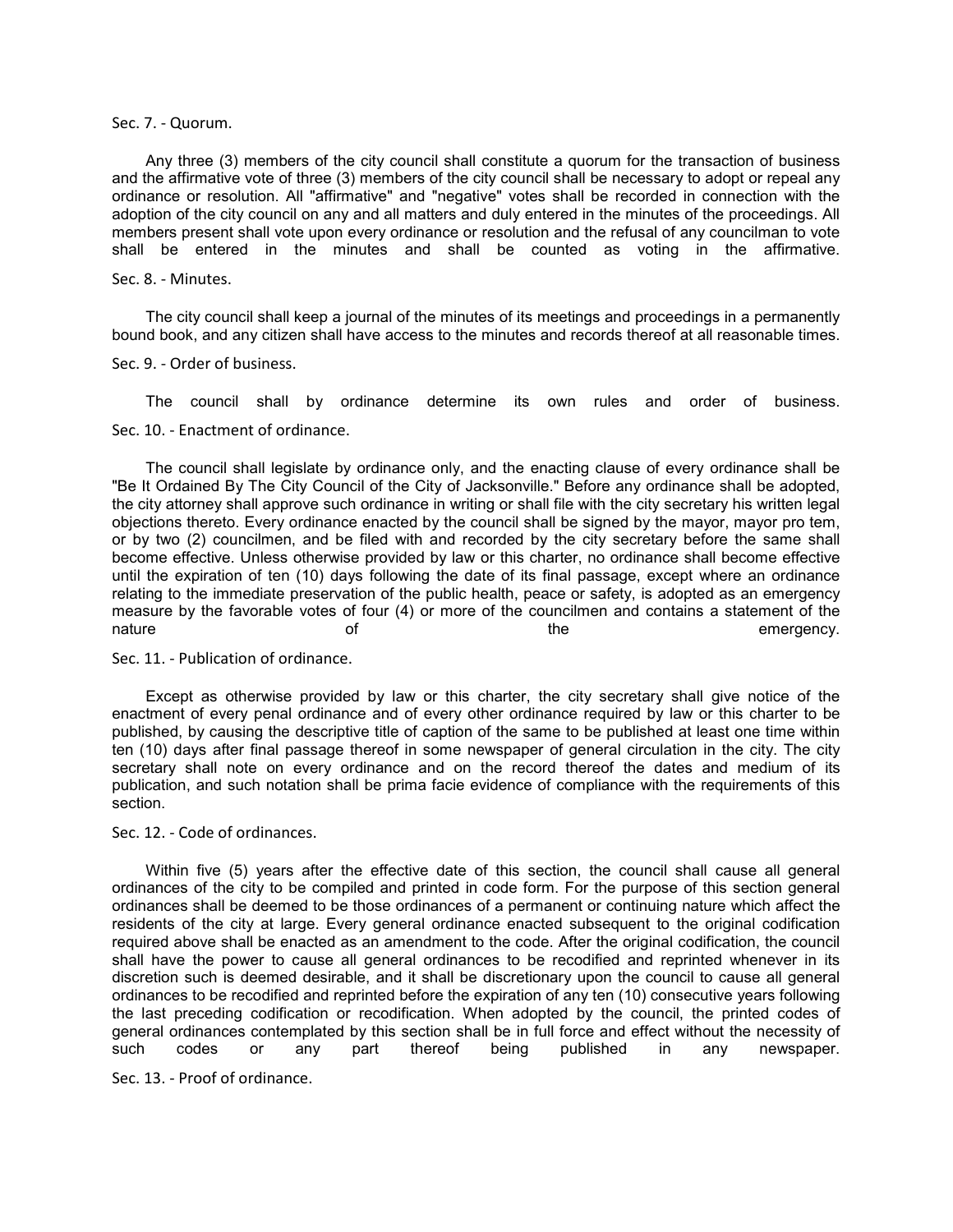An ordinance of the City of Jacksonville may be proved prima facie by a printed code of ordinances purporting to be printed by authority of the city, or by a copy of the ordinance certified by the city secretary to be a true copy of the same, or by the city secretary's official record thereof.

### Sec. 14. - Powers.

The city council shall be invested with the right to exercise all the powers of the city, express or implied, in article II of this charter and the determination of all matters of policy. Except where in conflict with and otherwise expressly provided for by this charter, the city council shall have all powers authorized to be exercised by chapter 4 of title 28 of Vernon's Annotated Civil Statutes [Vernon's Ann. Civ. St., art. 1007 et seq.], and acts amendatory thereof and supplementary thereto, now or hereafter enacted. The city council shall have the further power, whether express or implied herein, to legislate by ordinance upon any and all matters and things necessary to the proper and more efficient conduct of the affairs of the City of Jacksonville unless such legislation by ordinance be expressly prohibited by this charter and the constitution and the laws of the State of Texas. Without limitation of the foregoing, and among other powers that may be exercised by the city council, the following are hereby enumerated for greater certainty:

- (1) To appoint and remove the city manager.
- (2) To establish administrative departments, and distribute the work of divisions.
- (3) To adopt the budget of the city.
- (4) To authorize the issuance of bonds by a bond ordinance.
- (5) To inquire into the conduct of any office, department or agency of the city and make investigations as to municipal affairs.
- (6) To provide for a planning commission, a zoning commission and a zoning board of adjustment, and appoint the members of all such commissions and boards. The planning and zoning commissions may be combined. Such boards and commissions shall have all powers and duties now or hereafter conferred and created by this charter, by city ordinance or by law.
- (7) To adopt plats.
- (8) To adopt and modify the official map of the city.
- (9) To adopt, modify and carry out plans proposed by the planning commission for the clearance of slum districts and rehabilitation of blighted areas.
- (10) To adopt, modify and carry out plans proposed by the planning commission for the replanning, improvement and redevelopment of neighborhoods and for the replanning, reconstruction or redevelopment of any area or district which may have been destroyed in whole or in part by disaster.
- (11) To regulate, license and fix the charges or fares made by any person owning, operating or controlling any vehicle of any character used for the carrying of passengers for hire or the transportation of freight for hire on the public streets and alleys of the city.
- (12) To provide for the establishment and designation of fire limits and to prescribe the kind and character of buildings, structures or improvements to be erected therein, and to provide for the erection of fireproof buildings within certain limits, and to provide for the condemnation of dangerous structures, buildings, dilapidated buildings or buildings calculated to increase the fire hazard, and the manner of their removal or destruction.
- (13) To prevent the construction, and use of housing accommodations below standards fixed by the city council as proper for the purpose of promoting good health, safety, morals or general<br>welfare of the city. welfare  $\qquad \qquad \text{of} \qquad \qquad \text{the} \qquad \qquad \text{city}.$
- Sec. 15. Interference in personnel matters.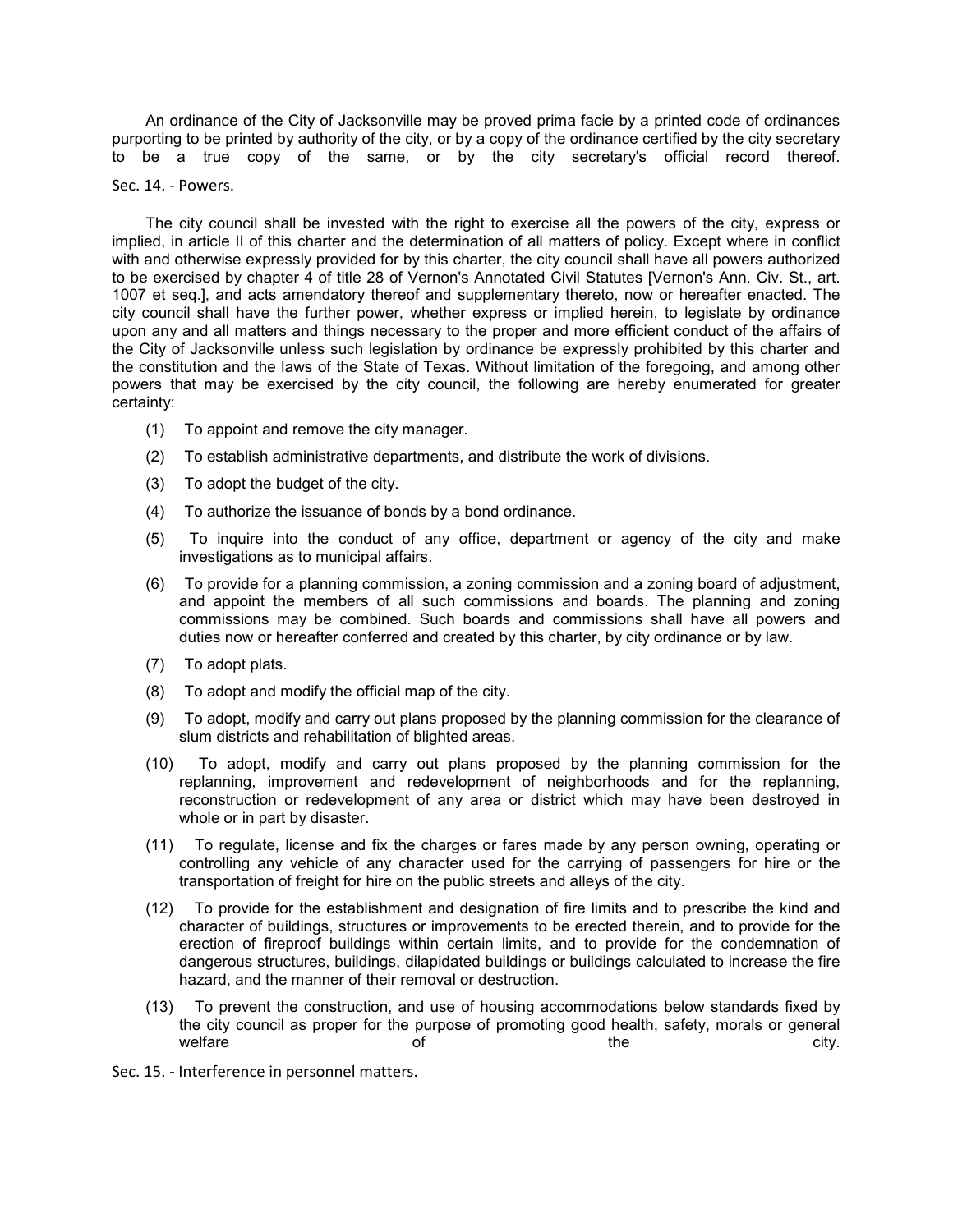Neither the council nor any of its members shall instruct or request the city manager or any of his subordinates to appoint to or remove from office or employment any person except with respect to those offices which are to be filled by appointment by the council under the provisions of this Charter. Except for the purpose of inquiry and investigation, the council and its members shall deal with the administrative service of the city solely through the city manager and shall not give orders to any of the manager's subordinates, either publicly or privately, either publicly or privately.

Sec. 16. - Investigation of office or department and acts and conduct of any official or employee.

The city council may investigate the financial transactions of any office or department of the city government, and the acts and conduct of any official or employee. In conducting such investigation, the council may compel the attendance of witnesses, the production of books and papers, and other evidence, and for that purpose may issue subpoenas or attachments, which shall be signed by the chairman; said subpoenas, attachments or other process may be served by any officer authorized by law to serve subpoenas or other process, or any peace officer of the city.

If any witness shall refuse to appear or testify to any fact within his knowledge or under his control, or produce any papers or books in his possession or under his control relating to the matter under investigation before the council, the council shall have the power to cause the witness to be punished as for contempt, not exceeding a fine of one hundred dollars (\$100.00) and three (3) days in the city prison. No witness shall be excused from testifying touching his knowledge of the matter under investigation in any such inquiry, but such testimony shall not be used against him in any criminal prosecution, except for<br>
periury such such inquiry, committed upon perjury committed upon such inquiry.

Sec. 17. - Audit.

The city council shall cause a continuous audit of the books and accounts of all records and transactions, of the administration of the affairs of the city, such audit to be made annually, embracing each fiscal year, and shall be made by a certified public accountant. The duty of such accountant shall include the certification of all statements required. Such statements shall include a general balance sheet showing summaries of income and expenditures and also comparisons in proper classification with the last previous audit; such summary shall be published in a newspaper published in the City of Jacksonville, one (1) time within ten (10) days after completion of such audit.

Sec. 18. - Depository.

The city council shall designate a bank in the City of Jacksonville as a city depository, which shall be selected for a period of time not to exceed that set by Texas State law. The city council reserves the right to reject any or all proposals that are not advantageous for the city.

## (Ord. No. 1146, § 2(1), 8-14-01)

### ARTICLE III. - ELECTIONS

Sec. 1. - Election of councilmen.

Precinct Nos. 1 and 3 and Place No. 5 beginning in 1977 and in each odd-numbered year thereafter shall hold an election to elect two (2) members and a chairperson, or mayor, respectively to the city council, and Precincts Nos. 2 and 4 beginning in 1978, and in each even-numbered year thereafter shall hold an election to elect a member to the city council; however, in the year 1977 following the adoption of the Proposed Charter Amendment No. 1A, an election shall be held in Precincts Nos. 2 and 4 to elect members therefrom for a term of one year, more or less, until their successor has been duly elected and qualified. In the event the city council should ever increase the size of the council to seven (7) members, it shall create at that time seven (7) separate and distinct voting precincts and each even-numbered precinct shall hold its election on even-numbered years, and each odd-numbered precinct shall hold its election on odd-numbered years, except for the first election after the creation of such precincts, in which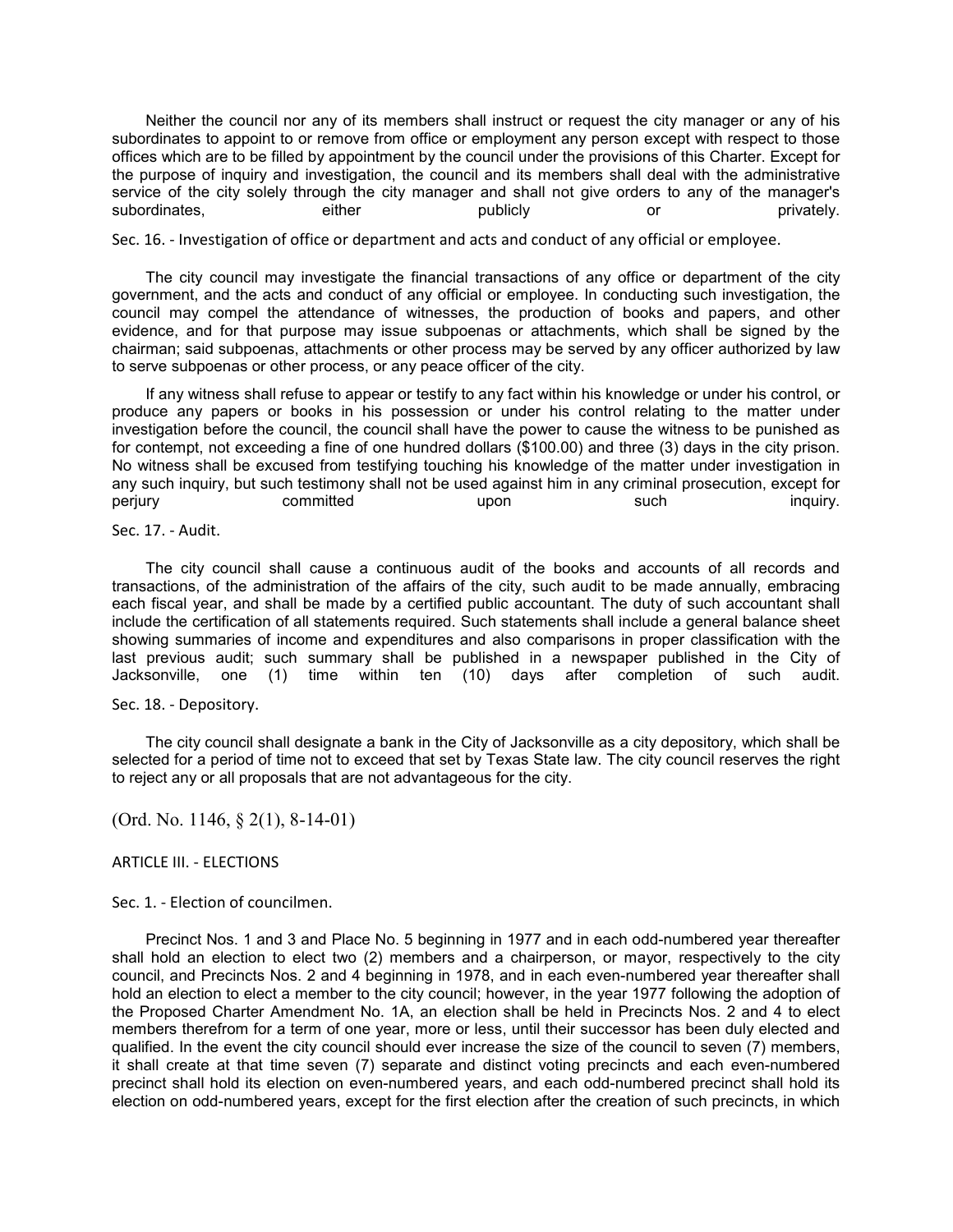event, both precincts shall hold an election with the terms of office being for one or two (2) years depending on the year in which the election is held, and the same provisions shall apply in the event the council should ever increase its size from seven (7) to nine (9) members. At every regular election and at every special election called to fill one or more vacant places on the council, election to each place on the council shall be by a majority of all the votes cast for such place at such election. In every such election each qualified voter shall vote for only one candidate for each council place to be filled.

# (Ord. No. 338, § 4, 1-11-77)

#### Sec. 2. - Run-off elections.

When in an election to a place on the council, no candidate receives a majority of all the votes cast for such place, the council shall, upon declaring the official results of the election, issue on that date a call for the run-off election for each place to which no one was elected. The run-off election shall be held on the fourth Tuesday following the preceding election, and in such run-off election the two (2) candidates who had the highest number of votes for each place to which no one was elected shall be voted on again, and the candidate who receives the majority of the votes cast for such place in the run-off election shall be elected to to such place.

Sec. 3. - Special elections.

The council may by ordinance call such special elections as are authorized by the state law and this charter, fix the time of holding same, and provide all means for holding such special elections, provided that every election other than the elections described in sections 1 and 2 of this article shall be held on a Saturday unless otherwise provided by law or this charter, and shall be held as nearly as practicable according to the provisions governing general elections.

Sec. 4. - Regulation of elections.

All elections shall be held in accordance with the laws of the State of Texas regulating the holding of municipal elections and in accordance with the ordinance adopted by the council for the conduct of elections. Provided that the council shall appoint the election judges and other election officials. Voting precincts, if necessary, shall be established by ordinance and may be altered from time to time in like manner.

Sec. 5. - Filing of candidates.

Any qualified person who desires to become a candidate for election to a place on the council shall file with the city secretary at least by the sixty-second (62nd) day prior to the election and not before the ninety-second (92nd) day prior to the election day, as per state law, an application for his/her name to appear on the ballot.

(Ord. No. 1327, § 2(3), 5-13-08)

#### Sec. 6. - Ballots.

For every regular election and for every special election called to fill one or more vacant places on the council, the city secretary shall place upon the official ballot the name of every candidate who shall file an application which complies with the provisions of this charter. The council places to be filled shall be placed on the ballot in numerical order. The name of each candidate shall be placed on the ballot under the designated place for which he shall have filed, and in such manner that the names of the candidates for each place shall be clearly separate and distinguishable from the names of the candidates for every other council place. The order on the ballot of the names of the candidates for each respective council place shall be determined by lot in a drawing to be held under the supervision of the city secretary, at which drawing each candidate or his named representative shall have a right to be present.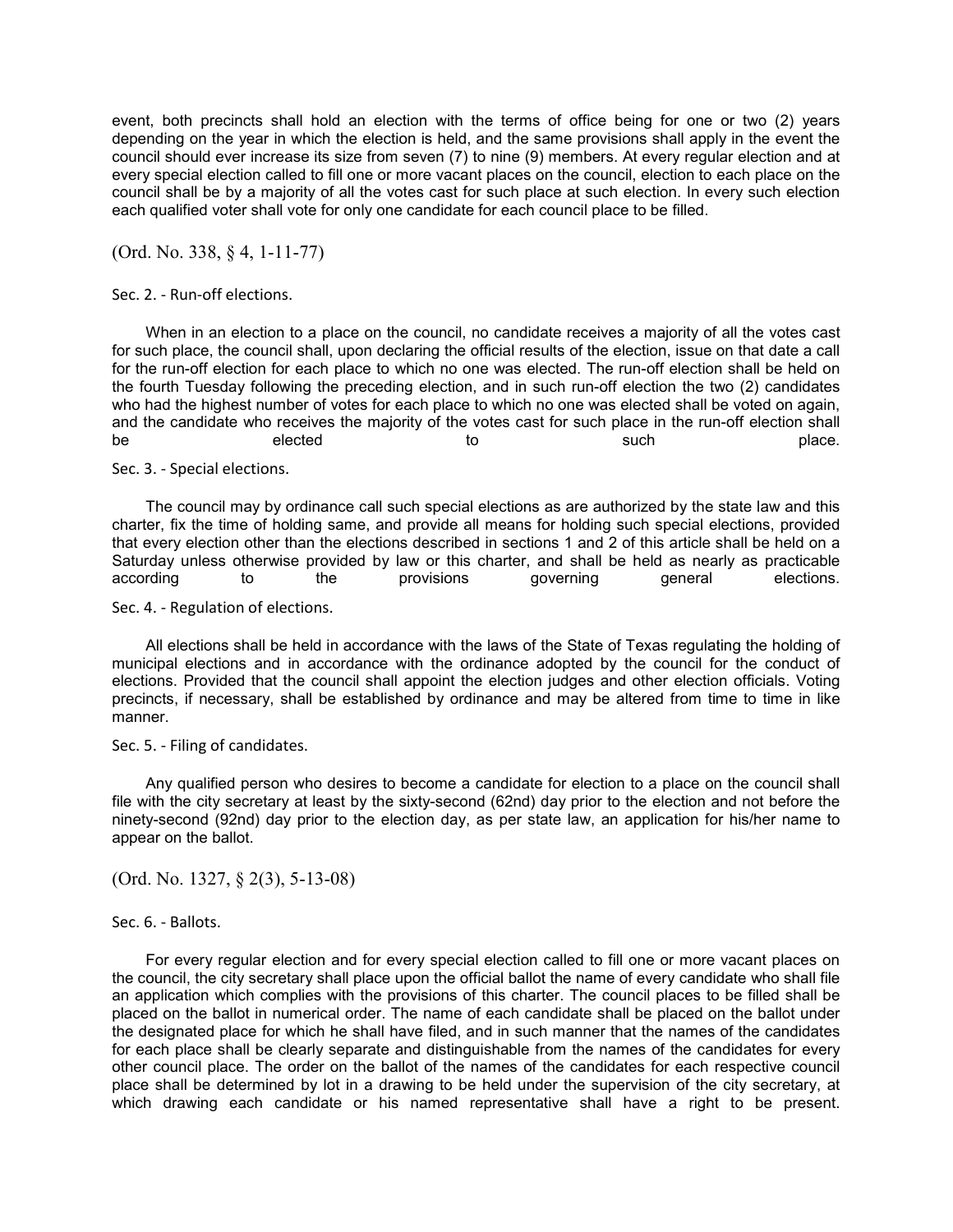Sec. 7. - Canvassing election and declaring results.

The returns of every municipal election shall be delivered by the election judges to the city secretary not later than twelve (12) hours after the closing of the polls. The council shall canvass the returns and declare the official results of the election not later than the eleventh (11th) day after the closing of the polls and not before the third (3rd) day after the closing of the polls. The returns of every municipal election shall be recorded in the minutes of the council, by district totals for each candidate.

(Ord. No. 1327, § 2(1), 5-13-08)

## ARTICLE IV. - INITIATIVE, REFERENDUM AND RECALL

Sec. 1. - Power of initiative.

The people of the city reserve the power of direct legislation by initiative, and in the exercise of such power may propose any ordinance, not in conflict with this charter, the state constitution, or the state laws except an ordinance appropriating money or authorizing the levy of taxes. Any initiated ordinance may be submitted to the council by a petition signed by qualified voters of the city equal in number to at least twenty-five (25) per cent of the qualified voters of the city.

Sec. 2. - Power of referendum.

The people reserve the power to approve or reject at the polls any legislation enacted by the council which is subject to the initiative process under this charter, except an ordinance which is enacted for the immediate preservation of the public peace, health or safety, which contains a statement of its urgency, and which is adopted by the favorable votes of four (4) or more of the councilmen. Prior to the effective date of any ordinance which is subject to referendum, a petition signed by qualified voters of the city equal number to at least twenty-five (25) per cent of the qualified voters of the city may be filed with the city secretary requesting that any such ordinance be either repealed or submitted to a vote of the people. When such a petition has been certified as sufficient by the city secretary, the ordinance specified in the petition shall not go into effect, or further action thereunder shall be suspended if it shall have gone into effect, until and unless it is approved by the voters as herein provided.

Sec. 3. - Form of petitions.

Initiative petition papers shall contain the full text of the proposed legislation in the form of an ordinance including a descriptive caption. The signatures to the initiative or referendum petitions need not all be appended to one paper, but each signer shall sign his name in ink or indelible pencil and shall add to his signature his place of residence by street and number. One of the signers of each separate petition shall make an affidavit that he, and he only, personally circulated such petition and that each signature appended thereto was made in his presence and is the genuine signature of the person whose name it purports to be.

Sec. 4. - Filing, examination and certification of petitions.

Within twenty (20) days after an initiative or referendum petition is filed, the city secretary shall determine whether the same is signed by the requisite number of qualified voters. The city secretary shall declare void any petition paper which does not have an affidavit attached thereto as required in section 3 of this article. In examining the petition the secretary shall write the letters "D. V." in red ink opposite the names of signers found not qualified to vote. After completing examination of the petition the secretary shall certify the result thereof to the council at its next regular meeting, stating the number of persons found on the petition who are qualified to vote and the number of persons found on the petition who are not qualified to vote. If the certificate of the city secretary shall show an initiative or referendum petition to be insufficient, the secretary shall notify the person filing the petition, and it may be amended within ten (10) days from the date of such notice by filing a supplementary petition upon additional papers signed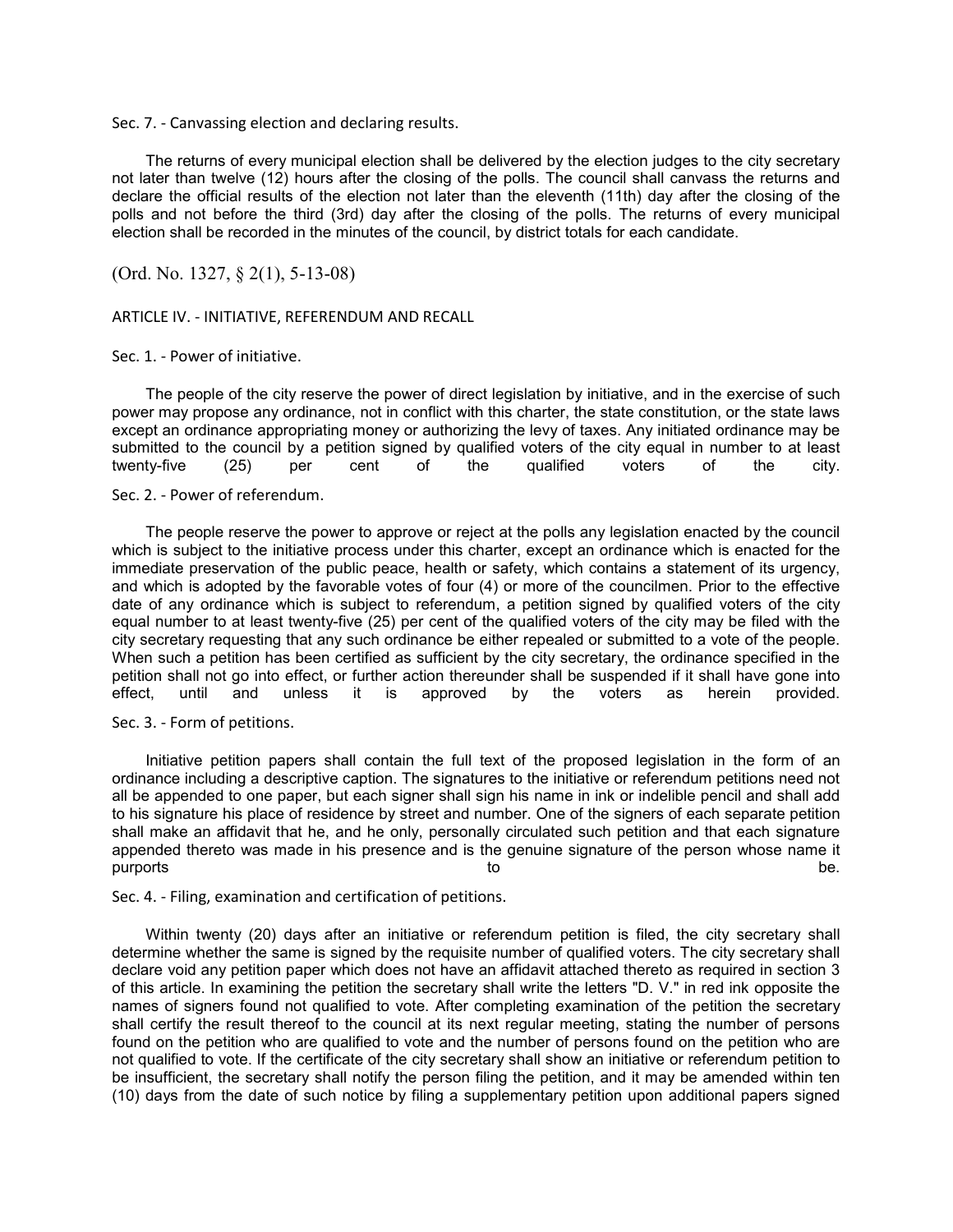and filed as provided for an original petition. Within ten (10) days after such amendment is filed, the clerk shall examine the amended petition and certify as to its sufficiency. If the amended petition is found to be insufficient the secretary shall return the petition to the person filing the same, without prejudice to the<br>filing of a new petition for the same purpose. filing of a new petition for the same purpose.

## Sec. 5. - Council consideration and submission to voters.

When the council receives an authorized initiative petition certified by the city secretary to be sufficient, the council shall either: (a) Pass the initiated ordinance without amendment within sixty (60) days after the date of the certification to the council; or (b) Submit said initiated ordinance without amendment to a vote of the qualified voters of the city at a regular or special election to be held within ninety (90) days after the date of the certification to the council; or (c) At such election submit to a vote of the qualified voters of the city said initiated ordinance without amendment and an alternative ordinance on the same subject proposed by the council.

When the council receives an authorized referendum petition certified by the city secretary to be sufficient, the council shall reconsider the referred ordinance, and if upon such reconsideration such ordinance is not repealed, it shall be submitted to the voters at a regular or special election to be held not more than ninety (90) days after the date of the certification to the council. Special elections on initiated or referred ordinances shall not be held more frequently than once each six (6) months, and no ordinances on the same subject as an initiated ordinance which has been defeated at any election may be initiated<br>by the voters within two (2) years from the date of such election. by the voters within two (2) years from the date of such election.

Sec. 6. - Ballot form and results of elections.

The ballot used in voting upon an initiated or referred ordinance shall state the caption of the ordinance and below the caption shall set forth on separate lines the words, "For the ordinance" and "Against the ordinance."

Where an initiated ordinance and an alternative ordinance proposed by the council are submitted the ballot shall state the captions of each ordinance, clearly designating them "Ordinance No. 1" and "Ordinance No. 2", respectively, and shall set forth below the captions on separate lines the words "For Ordinance No. 1," and "For Ordinance No. 2", and "Against both ordinances." Where an initiated ordinance and an alternative ordinance are submitted, each voter shall vote "For" only one ordinance or "Against both ordinances," and a vote for one ordinance shall be counted as a vote against the other ordinance.

Any number of ordinances may be voted on at the same election in accordance with the provisions of this article. If a majority of the votes cast is in favor of a submitted ordinance, it shall thereupon be effective as an ordinance of the city. An ordinance so adopted may be repealed or amended at any time after the expiration of two (2) years by a four-fifths ( 4/5 ) vote of the council. A referred ordinance which is not approved by a majority of the votes cast shall be deemed thereupon repealed.

## Sec. 7. - Power of recall.

The people of the city reserve the power to recall any member of the council and may exercise such power by filing with the city secretary a petition, signed by qualified voters of the city equal in number to at least forty (40) per cent of the qualified voters of the city, demanding the removal of a councilman. The petition shall be signed and verified in the manner required for an initiative petition, shall contain a general statement of the grounds for which the removal is sought, and one of the signers of each petition paper<br>shall make an affidavit that the statements therein made are true. shall make an affidavit that the statements therein made are true.

## Sec. 8. - Recall election.

Within twenty (20) days after a recall petition is filed, the city secretary shall examine the same. The provisions regulating examination, certification, and amendment of initiative petitions shall apply to recall petitions. If the petition is certified by the city secretary to be sufficient and the councilman whose removal is sought does not resign within five (5) days after the certification to the council, the council shall order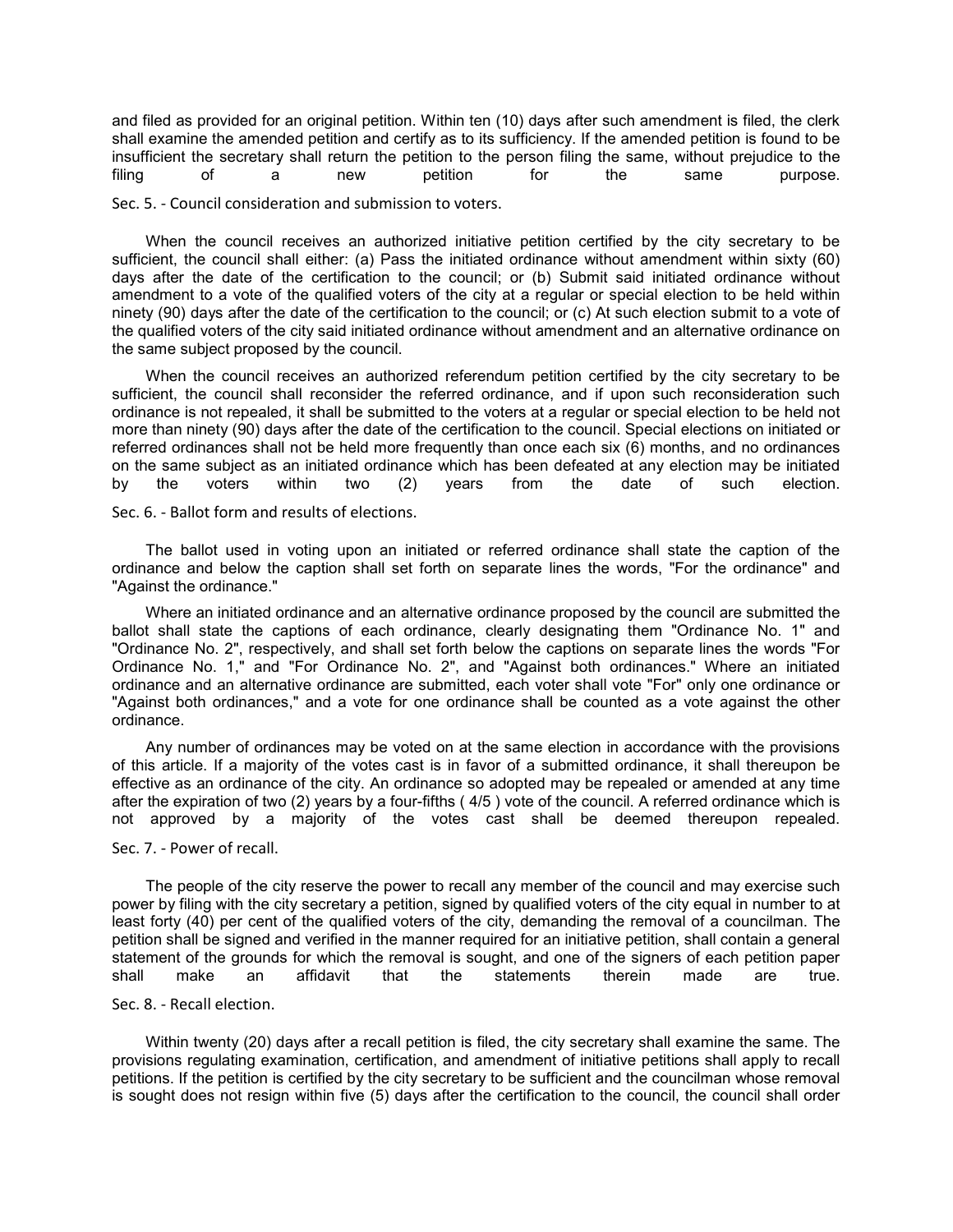and hold a recall election within not less than thirty (30) nor more than sixty (60) days from such certification.

Sec. 9. - Recall ballot.

Ballots used at recall elections shall conform to the following requirements:

- (1) With respect to each person whose removal is sought the question shall be submitted "Shall (name of councilman) be removed from the office of city councilman?"
- (2) Immediately below each such question there shall be printed the two (2) following propositions, one above the other in the order indicated:

"For the recall of (name of councilman)"

"Against the recall of (name of councilman)"

Sec. 10. - Results of recall election.

If a majority of the votes cast at a recall election shall be against removal of the councilman named on the ballot, he shall continue in office. If the majority of the votes cast at such election be for the removal of the councilman named on the ballot, the council shall immediately declare his office vacant and such vacancy shall be filled in accordance with the provisions of this charter for filling of vacancies. A councilman thus removed shall not be a candidate to succeed himself in an election called to fill the vacancy thereby created.

# Sec. 11. - Limitation on recall.

No recall petition shall be filed against a councilman within six (6) months after he takes office, and no councilman shall be subjected to more than one (1) recall election during a term of office.

Sec. 12. - "Qualified voters."

The term "qualified voters" shall mean insofar as testing the sufficiency of a petition for initiative, referendum and recall, the persons whose names are on the current voter registration list of Cherokee County, Texas, who are residents of the City of Jacksonville.

(Ord. No. 1327, § 2(6), 5-13-08)

#### ARTICLE V. - ADMINISTRATIVE ORGANIZATION

Sec. 1. - The city manager.

The city council shall appoint an officer of the city who shall have the title of city manager and who shall have the powers and perform the duties set forth in this Charter. No councilman shall receive such appointment during the term for which he shall have been elected, nor within one (1) year after the expiration of his term.

The salary of the city manager shall be fixed by the city council and he shall hold office at its pleasure; but if he is removed at any time after six (6) months following his appointment, he may demand written charges and a public hearing thereon before the city council prior to the date on which his final removal shall take effect, but pending such hearing the city council may suspend him from office. The action of the city council in suspending or removing the city manager shall be final, it being the intention of this Charter to vest all authority and fix all responsibility for such suspension or removal in the city council. During the absence or disability of the city manager, the city council shall designate some properly qualified person to perform the duties of the office, except in case of his temporary absence or disability.

Sec. 2. - City secretary.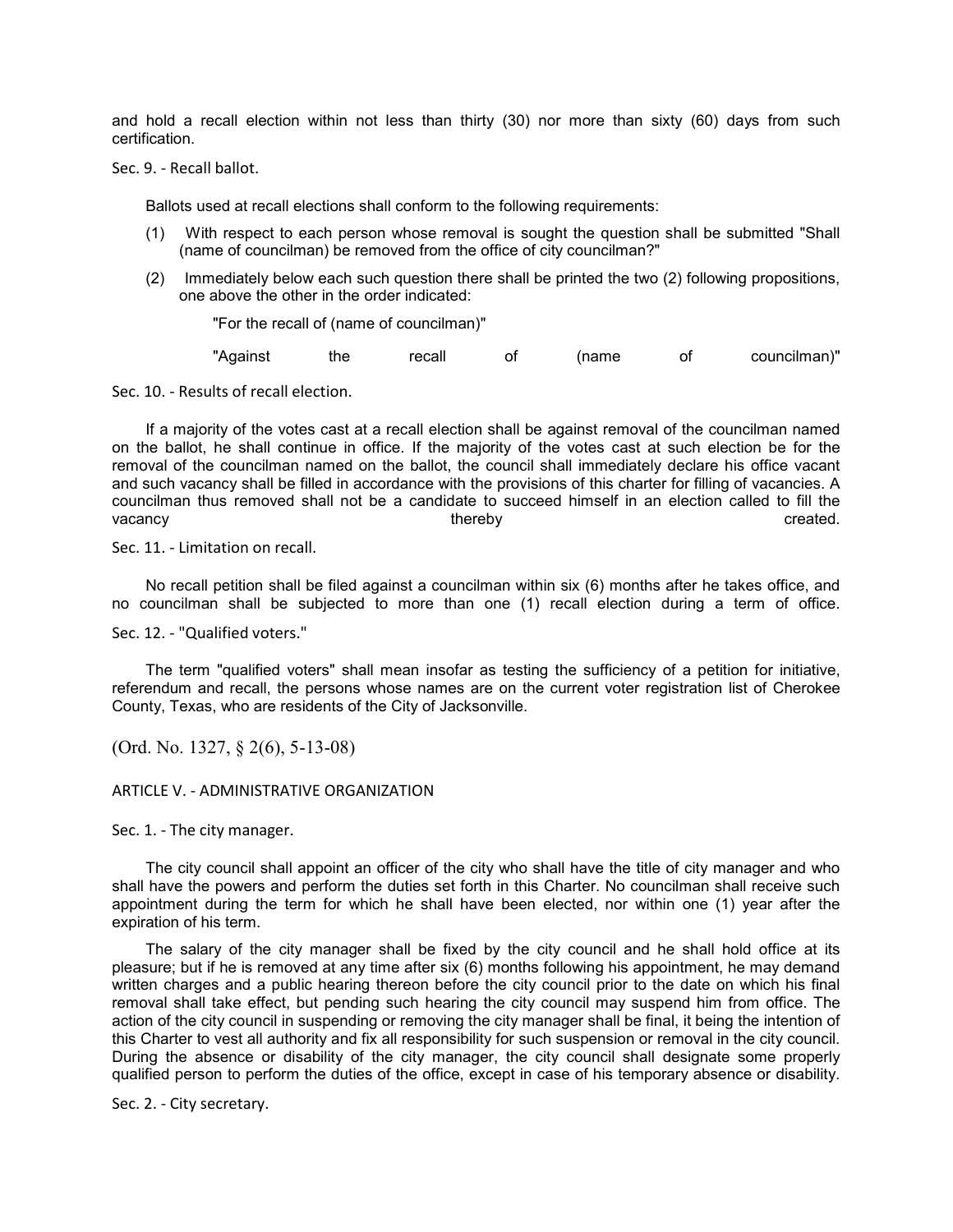Upon recommendation by the city manager and approval by the city council, there shall be designated an officer of the city to serve as city secretary. He shall give notices of its meetings, shall keep the journal of its proceedings, shall authenticate by his signature and record in full in a book kept and indexed for the purpose all ordinances and resolutions, and shall perform such other duties as the city council shall assign to him, and those elsewhere provided for in this Charter.

Sec. 3. - City recorder.

There shall be a magistrate of the corporation court known as the city judge who shall be appointed by the city council at any time for a term of two (2) years. He may be removed by the city council at any time for incompetency, misconduct, malfeasance, or disability. He shall receive such salary as the city council may fix from time to time. The city council shall appoint an associate judge to serve in the event of the failure of the city judge to act for any reason. All costs and fines imposed by the corporation court, or by any court in cases appealed from judgments of the corporation court, shall be paid into the city treasury for the use and benefit of the city.

(Ord. No. 1146, § 2(2), 8-14-01)

**Editor's note—** All corporation courts or recorders' courts in cities in Texas are now called municipal courts by virtue of recent amendment to Art. 1194 of the Revised Civil Statutes.

Sec. 4. - City attorney.

The city council shall appoint a competent and duly licensed attorney practicing in the City of Jacksonville who shall be its city attorney. The city attorney shall receive for his services such compensation as may be fixed by the city council and shall hold office at its will and pleasure. The city attorney shall represent the city in all litigation and shall be the legal advisor and attorney and counsel for the city and all officers and departments thereof.

The city attorney shall have the power to appoint an assistant or assistants, if deemed necessary by him, subject to the approval of and at such compensation as may be fixed by the city council; and such assistant or assistants may hold office at the will of the city attorney so long as he continues in office.

Sec. 5. - Administrative departments.

There shall be such administrative departments as are established by this Charter and as may be established by ordinance, all of which shall be under the control and direction of the city manager. The council may abolish any department or combine one (1) or more departments created by it, but no administrative department shall be created, abolished or combined with another department until the council has obtained and considered the recommendations of the city manager with regard thereto.

Sec. 6. - Directors of departments.

At the head of each department there shall be a director who shall be appointed, and who may be removed, by the city manager. Such directors shall have supervision and control over their respective departments, and may serve as chiefs of divisions within their respective departments. Two (2) or more departments may be headed by the same individual, and the city manager may head one (1) or more departments.

Sec. 7. - Departmental organization.

The work of each department shall be distributed among such divisions as may be established by ordinance. Provided, however, that no departmental division shall be made until the city manager shall have been heard and have made his recommendations with respect thereto. Pending passage of ordinances establishing departmental divisions, the manager may establish temporary divisions in any department.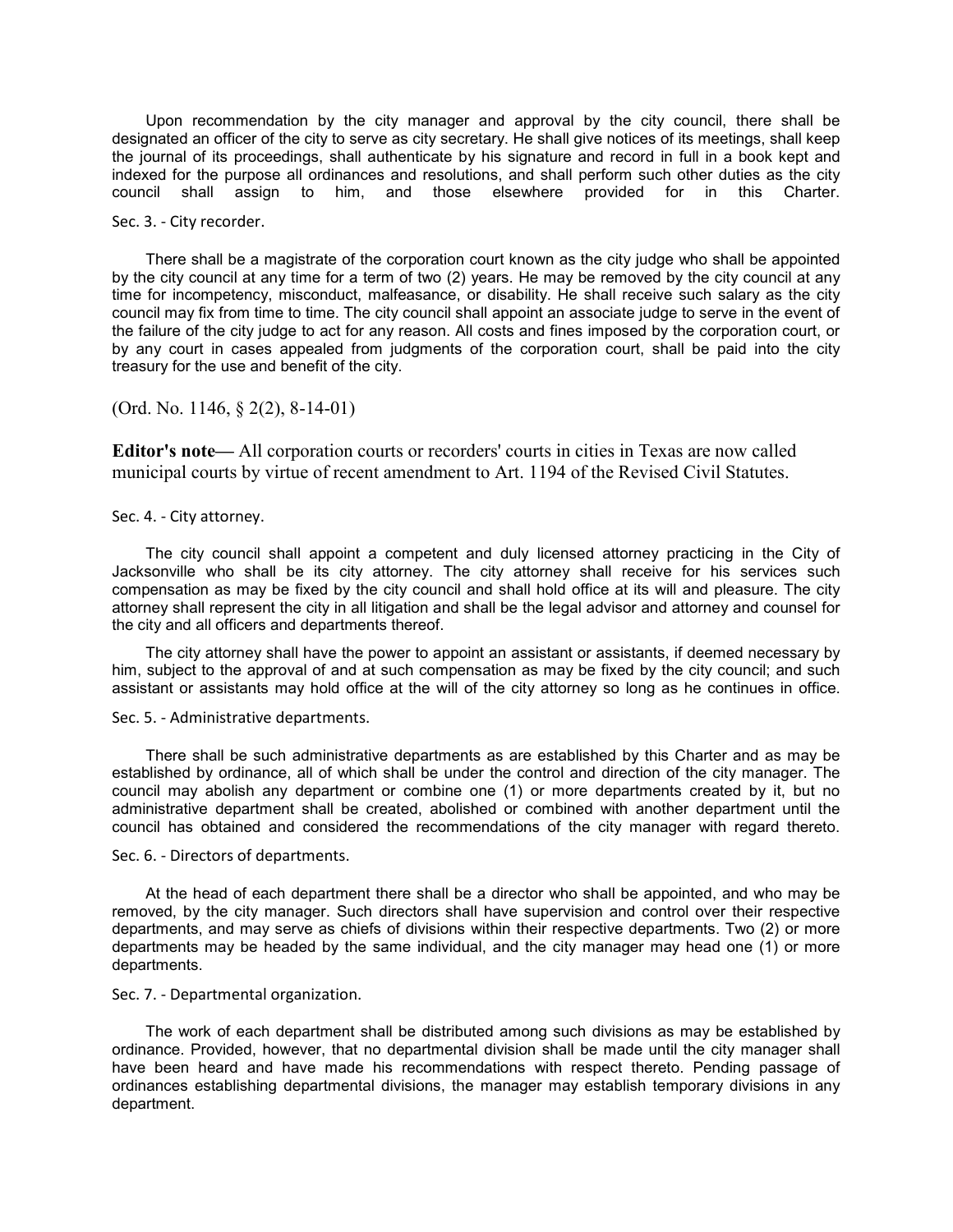#### Sec. 8. - Official bonds.

The city council shall require official bonds of all officers and employees of the city in such amounts as said council may from time to time fix by ordinance or resolution, and conditioned for the faithful accounting of all credits and things of value coming into the hands of such officials or employees.

Sec. 9. - Qualifications and duties of employees.

The qualifications, duties and emoluments of all officers and employees of the City of Jacksonville shall be defined and prescribed by ordinance duly enacted by the city council, not in conflict with the provisions of this Charter, but until such ordinances are enacted and put into operation, the qualifications, duties and emoluments now prescribed by the ordinances of the City of Jacksonville and the laws of the State of the State of Texas shall qovern and be in force. State of Texas shall govern and be in force. ARTICLE VI. - THE CITY MANAGER<sup>[2]</sup>

Footnotes:

### --- (**2**) ---

**Cross reference—** Appointment, etc., Art. V, § 1; control of departments, Art. V, § 5; council not to interfere, Art. II, § 15.

## Sec. 1. - Qualifications.

The city manager shall be chosen by the city council solely on the basis of his executive and administrative qualifications with special reference to his actual experience in, or his knowledge of, accepted practice in respect to the duties of his office as hereinafter set forth. At the time of his appointment he need not be a resident of the city or state, but during his tenure of office he shall reside<br>within limits within the city constants  $\mathsf{t}$  here constants  $\mathsf{c}$  is the city of  $\mathsf{t}$  limits.

### Sec. 2. - Powers and duties.

The city manager shall be the chief executive officer and the head of the administrative branch of the city government. He shall be responsible to the city council for the proper administration of all affairs of the city, and to that end he shall have power and shall be required to:

- (1) Appoint and, when necessary for the good of the city, remove all officers and employees of the city except as otherwise provided by this Charter and except as he may authorize the head of a department to appoint and remove subordinates in such department.
- (2) To devote all his working time and attention to the affairs of the city and be responsible to the city council for the efficient administration of the city's affairs.
- (3) To see that all laws and ordinances are enforced.
- (4) To exercise supervision and control over all departments created by this Charter or that may hereafter be created by the city council, or the city manager, the offices of the city recorder and city attorney excepted.
- (5) To attend all meetings of the city council with the right to take part in discussions, but having no vote.
- (6) To make a full written report to the city council as soon after the close of each month's accounts as possible, showing the operation and expenditures of each department of the city for the preceding month and a comparison of such monthly expenditures by the departments with the monthly allowances made for such departments in the annual budget, and to keep the city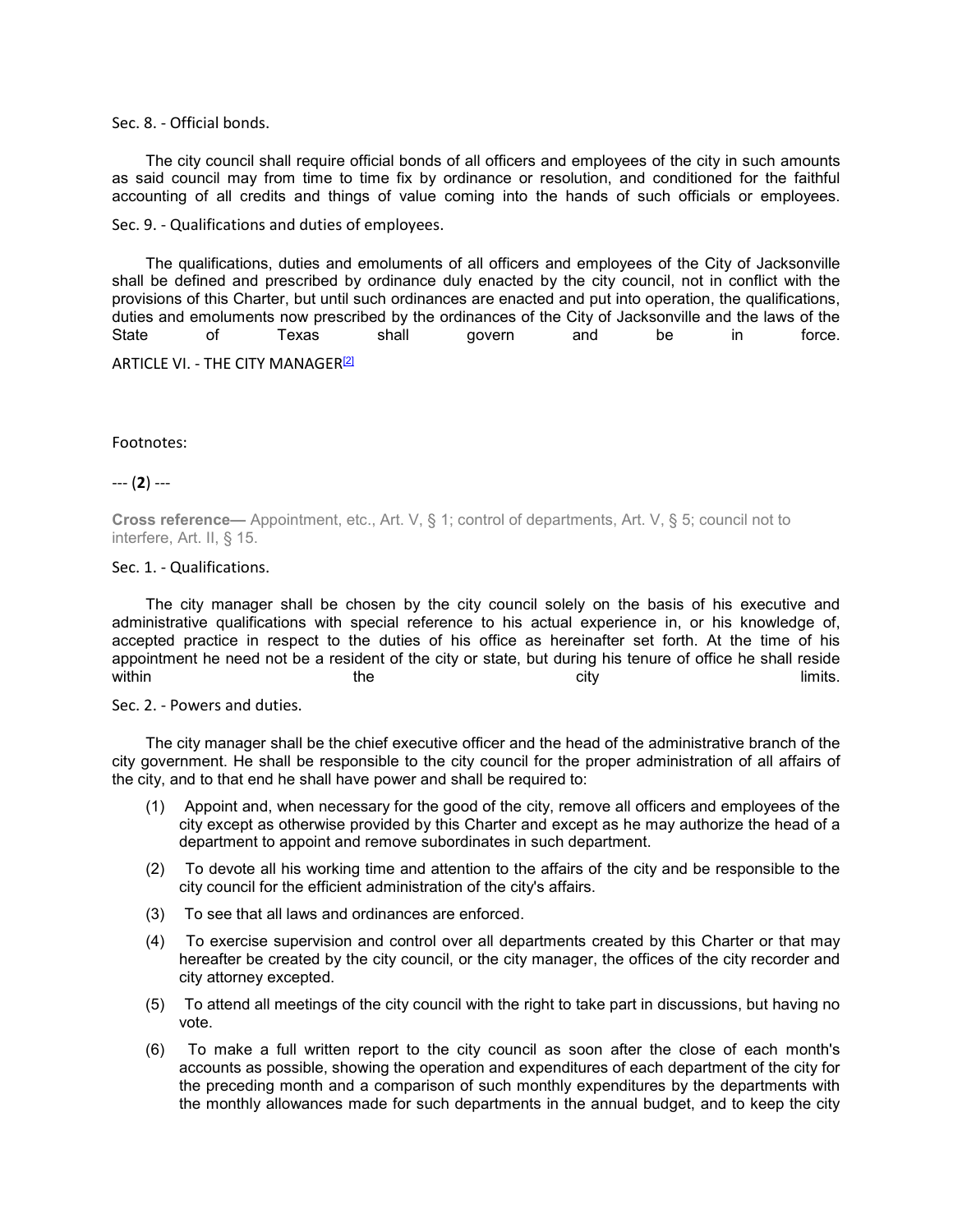council advised of the financial condition and future needs of the city and make such recommendations as may seem to him desirable and proper.

- (7) To prepare and submit to the city council at the end of the fiscal year a complete report on the finances and administrative activities of the city for the preceding year.
- (8) Reserved.
- (9) To see that all terms and conditions imposed in favor of the city or its inhabitants on any public utility franchise are faithfully kept and performed, and upon knowledge of any violation thereof to call the same to the attention of the city council.
- (10) To recommend to the city council the salaries to be paid each appointive officer and subordinate employee of the city, and it shall be the duty of the city council to pass ordinances or resolutions from time to time, fixing rates and compensation.
- (11) To recommend to the city council from time to time for adoption such measures as he may deem necessary or expedient, and to do and perform such other duties as may be prescribed by this Charter or that may be required of him by the ordinances and resolutions of the city council.

(Ord. No. 1146, § 2(5), 8-14-01)

Sec. 3. - Term of appointment, salary.

The term of appointment for the office of city manager is for an indefinite period unless otherwise specified by the city council and the person holding said office shall be subject to discharge at the will of the city council and at such salary as the city council shall from time to time fix by resolution.

Sec. 4. - Absence of city manager.

To perform his duties during his temporary absence or disability, the city manager may designate by letter filed with the city secretary a qualified administrative officer of the city to serve for the city manager.

#### ARTICLE VII. - THE BUDGET

Sec. 1. - Fiscal year.

The fiscal year of the City of Jacksonville shall begin on the first day of October, and shall end on the last day of September of each calendar year. Such fiscal year shall also constitute the budget and accounting year. We also a set of the control of the control of the control of the control of the control of th

Sec. 2. - Preparation and submission of budget.

The city manager, between thirty (30) and ninety (90) days prior to the beginning of each fiscal year, shall submit to the city council a proposed budget which shall provide a complete financial plan for the fiscal year, and shall contain the following:

- (1) A budget message, explanatory of the budget, which shall contain an outline of the proposed financial policies of the city for the fiscal year, shall set forth the reasons for salient changes from the previous fiscal year in expenditure and revenue items and shall explain any major changes in financial policy.
- (2) A consolidated statement of receipts and expenditures for all funds.
- (3) An analysis of property valuations.
- (4) An analysis of tax rate.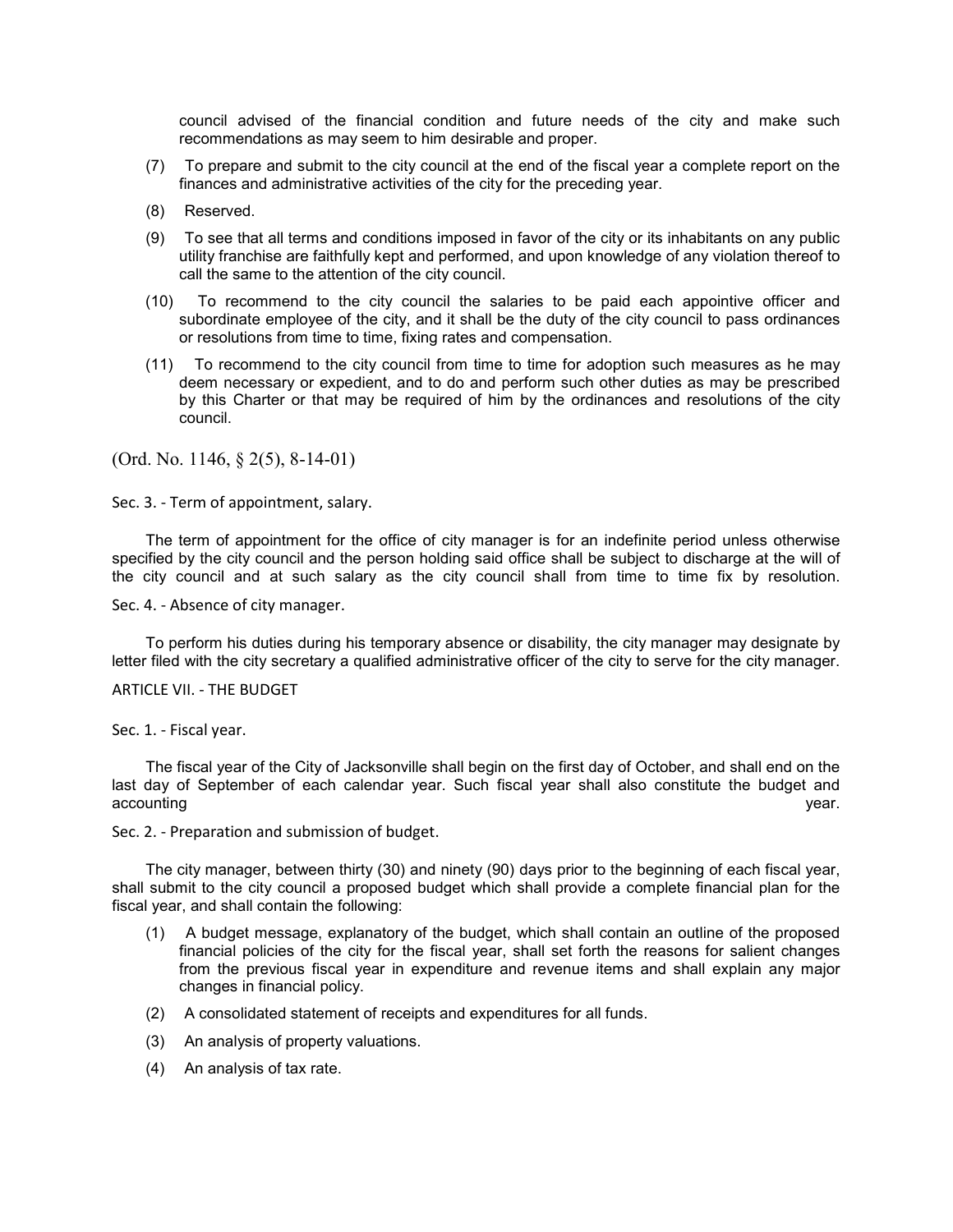- (5) Tax levies and tax collections by years for at least five (5) years or, if records for five (5) years are not available, then for as many years as are available.
- (6) General fund resources in detail.
- (7) Summary of proposed expenditures by function, department, and activity or by an acceptable budgetary system.
- (8) Summary of proposed expenditures by character and object.
- (9) Detailed estimates of expenditures shown separately for each activity to support the summaries (7) and (8) above. Such estimates of expenditures are to include an itemization of positions showing the number of persons having each title and the rate of pay.
- (10) A revenue and expense statement for all types of bonds.
- (11) A description of all bond issues outstanding, showing rate of interest, date of issue, maturity date, amount authorized, amount issued and amount outstanding.
- (12) A schedule of requirements for the principal and interest of each issue of bonds.
- (13) A special funds section.
- (14) The appropriation ordinance.
- (15) The tax levying ordinance.

Sec. 3. - Anticipated revenues compared with other years in budget.

In preparing the budget the city manager shall, in the form which he presents to the city council, place in parallel columns opposite the several items of revenue the actual amount of each item for the last completed fiscal year, the estimated amount for the current fiscal year, and the proposed amount for the ensuing fiscal year.

Sec. 4. - Proposed expenditures compared with other years.

The city manager shall, in the preparation of the budget, place in parallel columns opposite the various items of expenditures the actual amount of such items of expenditures for the last completed fiscal year, the estimated amount for the current fiscal year, and the proposed amount for the ensuing fiscal year.

Sec. 5. - Budget a public record.

The budget and all supporting schedules shall be filed with the city secretary when submitted to the city council and shall be a public record for inspection by anyone. The city manager shall cause copies to be made for distribution to all interested persons.

Sec. 6. - Notice of public hearing on budget.

At the meeting at which the budget is submitted, the city council shall fix the time and place of a public hearing on the budget and shall cause to be published a notice of the hearing setting forth the time and place thereof at least five (5) days before the date of the hearing. Sec. 7. - Public hearing on budget.

At the time and place set for a public hearing on the budget, or at any time and place to which such public hearing shall from time to time be adjourned, the city council shall hold a public hearing on the budget submitted, and all interested persons shall be given an opportunity to be heard for or against any item or the amount of any item therein contained.

Sec. 8. - Proceedings on budget after public hearing amending or supplementing budget.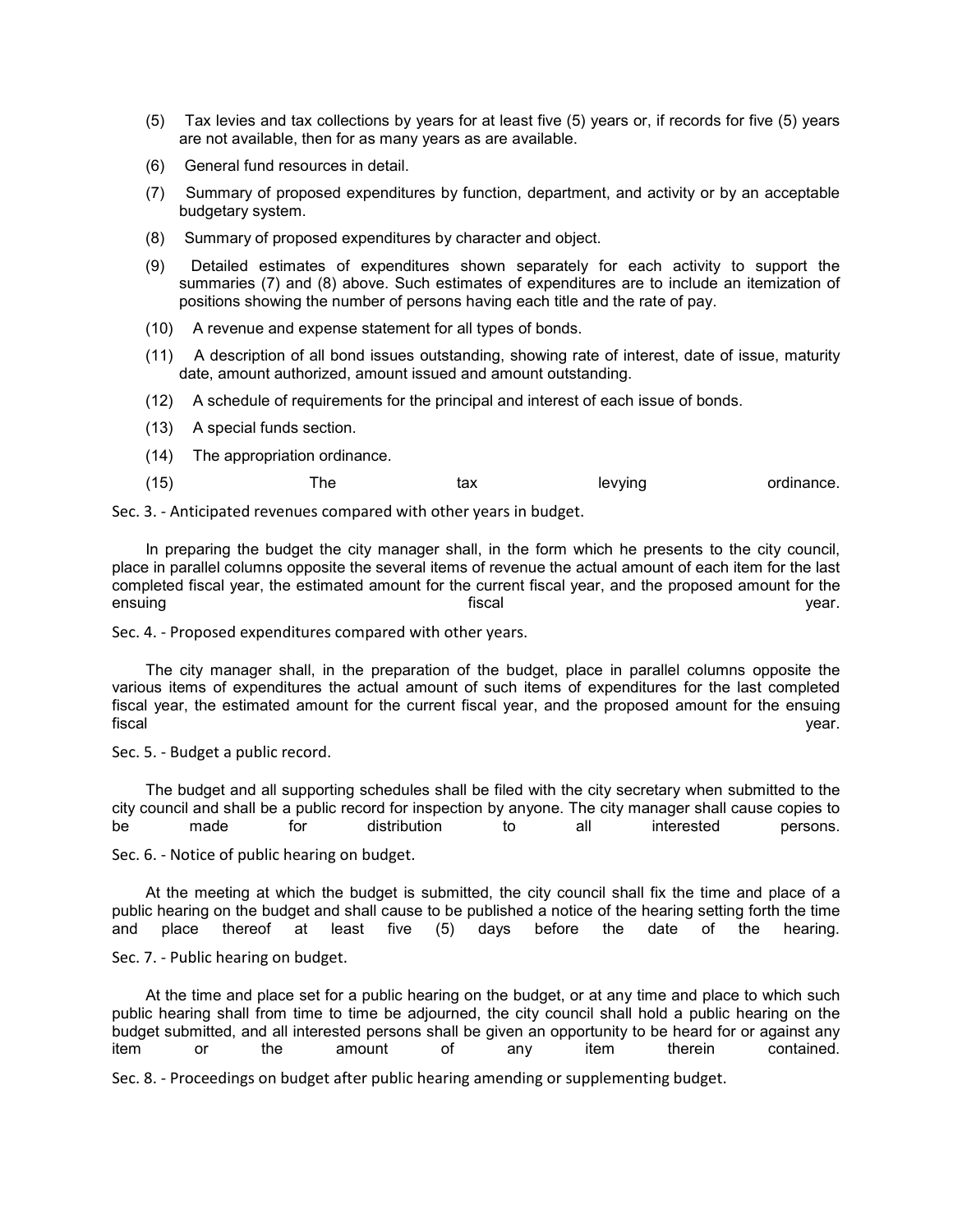At any time prior to or subsequent to the conclusion of such public hearing, and at any time prior to or subsequent to the adoption of the budget, the city council may insert new items or may increase or decrease the items of the budget, except items in proposed expenditures fixed by law. Before inserting any additional item or increasing any item of appropriation which will increase the total budget by ten (10) per cent or more, it must cause to be published a notice setting forth the nature of the proposed increases and fixing a place and time, not less than five (5) days after publication, at which the city council will hold a the public the settlement of the control of the public thereon. The settlement of the settlement of the settl

Sec. 9. - Proceedings on adoption of budget.

After such further hearing, the city council may insert the additional item or items, and make the increase or increases, to the amount in each case indicated by the published notice, or to a lesser amount; but where it shall increase the total proposed expenditures, it shall also provide for an increase in the total anticipated revenue to at least equal such total proposed expenditures.

Sec. 10. - Vote required for adoption.

The budget shall be adopted by the favorable vote of a majority of the members of the entire city council.

Sec. 11. - Date of final adoption; failure to adopt.

The budget shall be finally adopted not later than the twenty-seventh day of the last month of the fiscal year. Should the city council take no final action on or prior to such day, the budget as submitted by<br>the city manager shall be deemed to have been finally adopted. the city manager shall be deemed to have been finally adopted.

Sec. 12. - Effective date of budget; certification; copies made available.

Upon final adoption, the budget shall be in effect for the fiscal year. A copy of the budget, as finally adopted, shall be filed with the city secretary. The final budget shall be printed, mimeographed or otherwise reproduced, and a reasonable number of copies shall be made available for the use of all officers, departments and agencies, and for the use of interested persons and civic organizations.

Sec. 13. - Budget establishes appropriations.

From the effective date of the budget, the several amounts stated therein as proposed expenditures shall be and become appropriated to the several objects and purposes therein named.

Sec. 14. - Budget establishes amount to be raised by property tax.

From the effective date of the budget, the amount stated therein as to the amount to be raised by property tax shall constitute a determination of the amount of the levy for the purposes of the city in the corresponding tax tax year.

Sec. 15. - Contingent appropriation.

Provision shall be made in the annual budget and in the appropriation ordinance for a contingent appropriation in a percentage of the total general fund expenditure, to be used in case of unforeseen items of expenditures at such a percentage to be proposed by the city manager and approved by the city council. Such contingent appropriation shall be under the control of the city manager and distributed by him, after approval by the city council. Expenditures from this appropriation shall be made only in case of established emergencies and a detailed account of such expenditures shall be recorded and reported. The proceeds of the contingent appropriation shall be disbursed only by transfer to other departmental appropriation, the spending of which shall be charged to the departments or activities for which the appropriations are made.

Sec. 16. - Estimated expenditures shall not exceed estimated resources.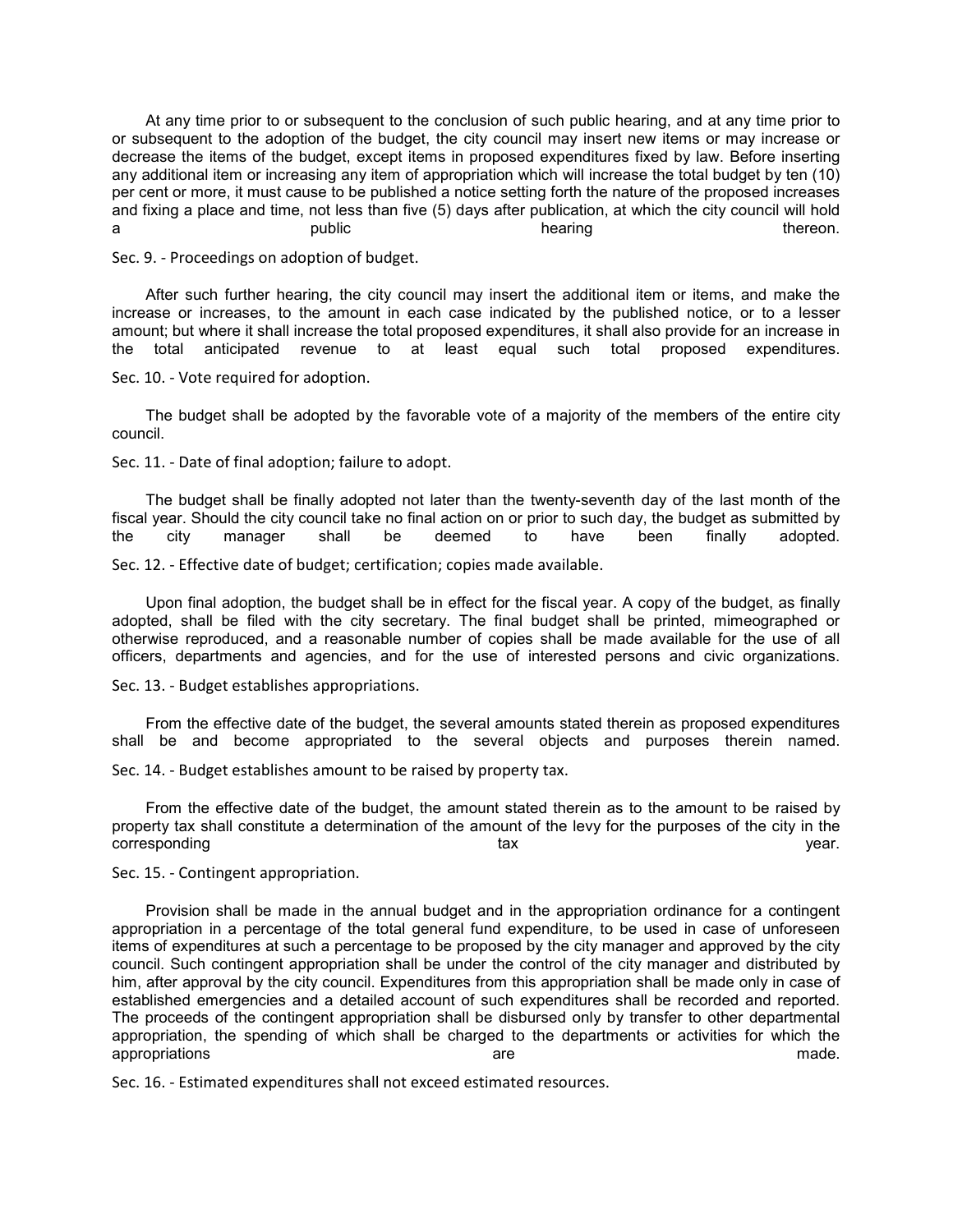The total estimated expenditures of the general fund and debt fund shall not exceed the total estimated resources of each fund. The classification of revenue and expenditure account shall conform as nearly as local conditions will permit to the uniform classification as promulgated by the National Committee on Municipal Accounting, or some other nationally accepted classifications.

## Sec. 17. - Appropriations.

No funds of the city shall be expended nor shall any obligations for the expenditure of money be incurred, except in pursuance of the annual or interim period appropriation ordinance provided by this charter. At the close of each fiscal year any unencumbered balance of an appropriation shall revert to the fund from which appropriated and may be reappropriated by the city council. The council may transfer any unencumbered appropriation balance or portion thereof from one office, department, or agency to another. The city manager shall have authority without council approval, to transfer appropriation balances from one expenditure account to another within a single office, department, or agency of the city.

#### Sec. 18. - Emergency appropriations.

The city budget may be amended and appropriations altered in cases of grave public necessity after a public hearing upon the question of the necessity, notice of which public hearing shall be given either through the press, radio, or any other channels of communication available at the time.

# Sec. 19. - Flexibility of presentation.

The city council is hereby empowered to substitute for subsections (7), (8), and (9) of section 2, section 16, as to the second sentence thereof, any other classification or summary method that is currently used and accepted to the end that improvements and advancements in municipal budgeting might be utilized without the necessity of charter amendment to accomplish the purpose.

# ARTICLE VIII. - ISSUANCE AND SALE OF BONDS

Sec. 1. - Bonds to specify purpose of issuance.

All bonds shall specify for what purpose they are issued and shall be invalid if sold for less than their par value, and when any bonds are issued by the city a fund shall be provided to pay the interest and create a sinking fund to redeem said bonds, which fund shall not be diverted or drawn upon for any other purpose, and the person acting as city treasurer shall honor no drafts upon said funds, except to pay interest upon or redeem the bonds for which it was provided.

Sec. 2. - Bonds to be issued payable per ordinance.

Said bonds shall be issued for a period of time not to exceed a period of forty (40) years, shall be signed by the chairman of the council and countersigned by the person acting in the capacity of city secretary, and shall be payable at such places and times as may be fixed by ordinance of the city council. All such bonds shall be submitted to the attorney general of the State of Texas for his approval, and the state comptroller for registration, as provided by the laws of Texas, provided that any such bonds after approval may be issued by the city either optional or serial or otherwise, as may be deemed advisable by the council. The city council of the council. The council of the council.

Sec. 3. - Ordinance calling for election, publication.

Before the issuance of any bonds the same shall be submitted to a vote of the qualified property tax paying voters of the City of Jacksonville, and should a majority of the votes cast in said election be in favor of the issuance of the bonds the same shall be issued as provided herein, but should said election fail to carry, the bonds shall not be issued. The election provided for above shall be conducted as other elections under the state law, after due notice by publication once each week for four (4) consecutive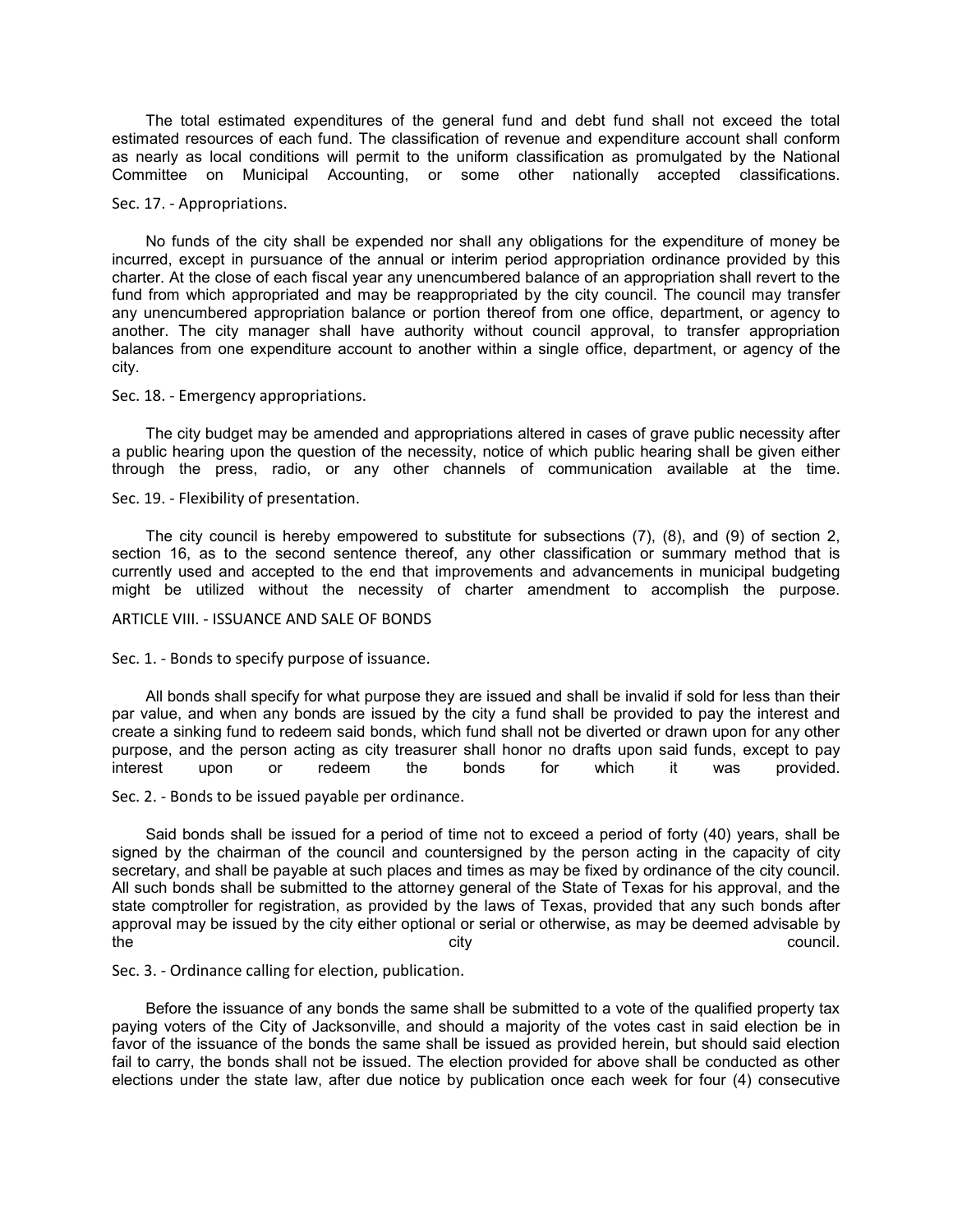weeks prior to said election in a newspaper published in the City of Jacksonville, which said notice shall state the purpose and nature of said election.

Sec. 4. - Outstanding bonds and indebtedness as of January 20, 1931.

All outstanding bonds and other indebtedness of the Town of Jacksonville shall be assumed by the City of Jacksonville on the adoption and becoming effective of this charter, and shall be paid off and discharged according to their face, tenor and effect, and in accordance with the contract of said Town of Jacksonville to pay off and discharge the same. All indebtedness to the Town of Jacksonville, of whatsoever nature, shall become the property of and payable to the City of Jacksonville, upon the adoption and becoming effective of this charter.

ARTICLE IX. - TAXATION

Sec. 1. - Power to levy.

The city shall have the power and is hereby authorized to annually levy, assess and collect taxes not to exceed one dollar and fifty cents (\$1.50) on each one hundred dollars (\$100.00) assessed valuation of all real and personal property within the city limits of the City of Jacksonville, not exempt from taxation by the constitution and laws of the State of Texas.

Sec. 2. - Power to levy poll tax.

The city shall have the right and power to annually levy and collect a poll tax not to exceed fifty cents (\$0.50) for each year upon all inhabitants between the ages of twenty-one (21) and sixty (60) years of age, not exempt from the payment of poll taxes by the laws of the State of Texas.

Sec. 3. - Power to levy a franchise tax.

Said city shall have the power annually to levy and collect a franchise tax from any public service corporation using and occupying the public streets or grounds of the city, separately from the tangible property of such corporation, and to levy and collect annually upon the property and shares of corporations, companies and corporate institutions, as they are now or may be assessed by the laws of Texas, and shall have full power to enforce the collection of such taxes.

Sec. 4. - Power to regulate rendition and method of assessment.

Said city shall have the power to regulate the manner and mode of making out tax lists, inventories and appraisements of property therein, and to prescribe the oath that shall be administered to each person rendering property for taxation, and to prescribe how, when and where property shall be rendered, and to prescribe the number and form of assessment, as may be deemed advisable to secure the assessment of all property within the city limits, and to collect taxes thereon and may provide a fine upon all persons failing, neglecting or refusing to render their property for taxation, and to do any and all other things necessary or proper to render effectual the collection of moneys by taxation.

Sec. 5. - Power to assess unrendered property.

Said city shall have the power to provide for assessment of unrendered property for taxation and levy and assess taxes thereon annually, and to provide for the rendition, levy and assessment of taxes for previous years on property omitted from taxation and to provide interest at the rate of six (6) per cent per annum and penalty upon such unrendered or omitted property, and to change and provide for correction and reassessment of property erroneously assessed.

Sec. 6. - Personal property liable for all taxes.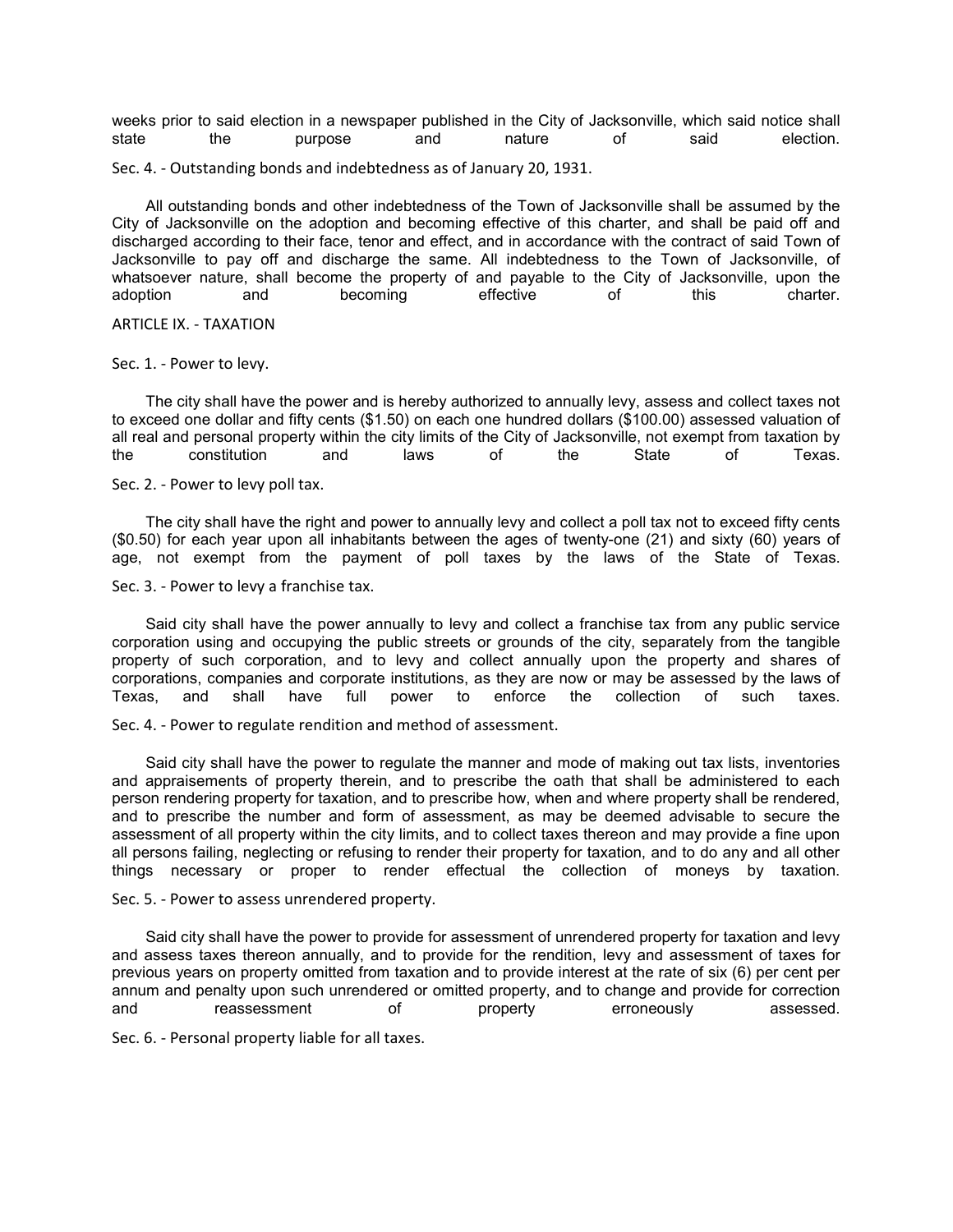Personal property of all persons, firms and corporations, owing any taxes to the City of Jacksonville are hereby made liable for all such taxes, whether the same be upon personal or real property, or upon both.

Sec. 7. - Property subject to tax.

All real, personal, or mixed property, held, owned or situated in the City of Jacksonville, not exempt by the laws of the State of Texas, shall be liable for all municipal taxes due by the owner thereof, including taxes on real estate, franchises, personal and mixed property, and all other municipal taxes of whatsoever character. Such municipal taxes are hereby declared to be a lien, charge and incumbrance upon the property so taxed, and shall be a prior lien to all other claims, sales, assignments, transfers, gifts and judicial writs. Said lien shall exist from the first day of January of each year until all such taxes have been paid, and against any real estate which for any cause has failed to be assessed for one (1) or more years, and such lien shall be good and effective for every year for which assessment has so failed.

(Ord. No. 1327, § 2(7), 5-13-08)

Sec. 8. - City council to levy annual taxes; failure to levy.

The governing authority of the City of Jacksonville, at its first meeting in June of each year, or as soon thereafter as practicable, shall levy the annual tax for such year, but special taxes or assessments allowed by this charter may be levied, assessed and collected at such times as the governing body may provide; provided that should the governing authority fail or neglect to levy the annual tax herein provided for any one (1) year, the annual tax levy for the preceding year last made by said governing body shall and will be considered in force and effective as the tax levy for the year for which no annual tax levy was made.

Sec. 9. - Power to provide for collection.

The city shall have full power to provide for the prompt collection, by suit or otherwise, of taxes assessed, levied and imposed, and it is hereby authorized, and to that end, shall have full power and authority to sell, or cause to be sold, all kinds of property, real and personal, and shall make such rules and regulations, and enact all such ordinances as are deemed necessary for the collection of any taxes<br>for this this charter. provided for for in this this charter.

Sec. 10. - Funds collected divided into general fund and interest and sinking fund.

All moneys arising from the collection of taxes by the city shall be divided into appropriate funds and designated as the general fund and interest and sinking fund. Sec. 11. - Irregularities not to invalidate assessment.

No irregularities in the time or manner of making or returning the city assessment rolls or the<br>oval of such colls, shall invalidate any assessment. approval of such rolls, shall invalidate any assessment.

Sec. 12. - Board of equalization.

The governing body of the City of Jacksonville shall create annually a board of equalization, consisting of three (3) qualified voters and property taxpayers of the city, whose duty it shall be to equalize the values of all property rendered for taxation in the City of Jacksonville. Said governing body shall prescribe the compensation of the members of said board, and enact all ordinances necessary to regulate and control the equalization of values of such board.

ARTICLE X. - FRANCHISES AND PUBLIC UTILITIES

Sec. 1. - Inalienability of public property.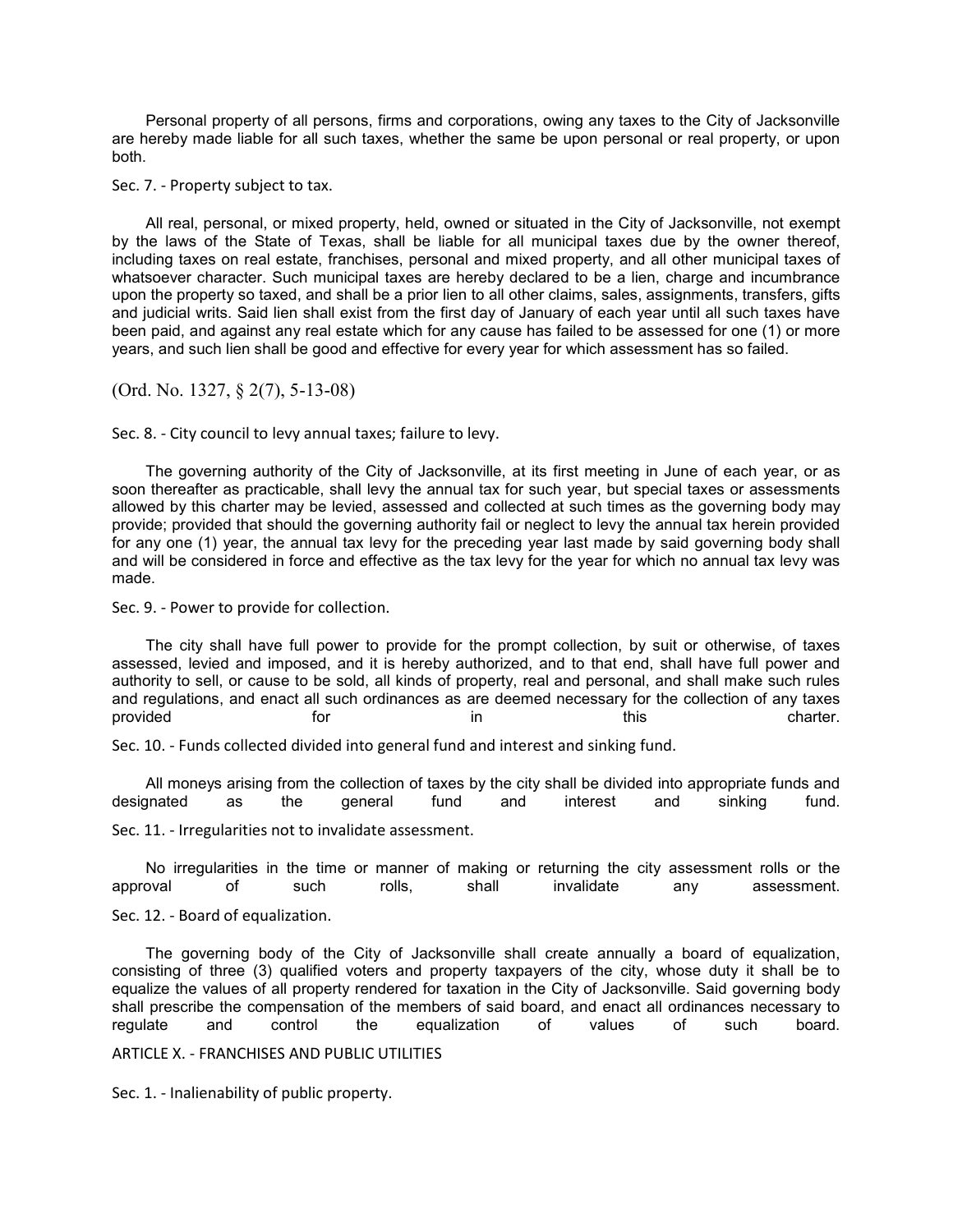The right of control and use of the public streets, highways, sidewalks, alleys, parks, public squares, and public places of the city is hereby declared to be inalienable by the city, except by ordinances not in conflict with the provisions of this charter. No act or omission by the council or any officer or agent of the city shall be construed to grant, renew, extend, or amend by estoppel or indirection any right, franchise or easement affecting said public streets, highways, sidewalks, alleys, parks, public squares, public places and the contract other the contract of the contract of the contract of the contract of the contract of the con

Sec. 2. - Power to grant franchises.

The city council shall have the power and authority to grant franchises for the use and occupancy of the streets, avenues, alleys, and any and all public grounds belonging to or under the control of the city. No telegraph, telephone, electric light or power, street, railway, interurban railway, steam railway, gas company, waterworks, water systems or any other character of public utilities shall be granted any franchise or permitted the use of any street, avenue, alley, highway, or grounds of the city without first making application to and obtaining the consent of the city council thereto, expressed by ordinance, and upon paying such compensation as may be prescribed, and upon such conditions as may be provided for by the contract of the such that is such a such a such a such a such a such a such a such a such a such a such

Sec. 3. - Power to grant and issue licenses.

The city council shall authorize the granting and issuance of licenses and shall direct the manner of issuing and registering the same, and fix the fees therefor, but no license shall be issued for a longer period than one (1) year, and shall not be assignable, except by permission of the city council of the city.

Sec. 4. - Ordinance granting franchise.

Every ordinance granting, renewing, extending or amending a public utility franchise shall be read at three (3) regular meetings of the council, and shall not be finally acted upon until thirty (30) days after the first reading thereof. Within five (5) days following each of the three (3) readings of the ordinance, the full text thereof shall be published one (1) time in some newspaper of general circulation in the city, and the expense of such publication shall be borne by the prospective franchise holder. No such ordinance shall become effective until the expiration of thirty (30) days following the date of its final adoption by the council, and every such ordinance shall be subject to the referendum procedure provided by state law and this charter. The by this charter of the charter.

Sec. 5. - Transfer of franchise.

No public utility franchise shall be transferred by the holder thereof except with the approval of the council expressed by ordinance.

Sec. 6. - Regulation of franchise.

Every grant, renewal, extension or amendment of a public utility franchise, whether so provided in the ordinance or not, shall be subject to the right of the council:

- (1) To forfeit any such franchise by ordinance at any time for failure of the holder thereof to comply with the terms of the franchise, such power to be exercised only after notice and hearing, but no forfeiture shall be had until proof of such failure or failures has been established in a hearing or hearings properly conducted.
- (2) To impose reasonable regulations to insure safe, efficient and continuous service to the public.
- (3) To require every franchise holder to furnish to the city, without cost to the city, full information regarding the location, character and extent of all underground facilities of such franchise holder in, on and under the streets, alleys, and other public property of the city and to regulate and control the location, relocation and removal of all facilities in, on and under the streets, alleys and other public property of the city.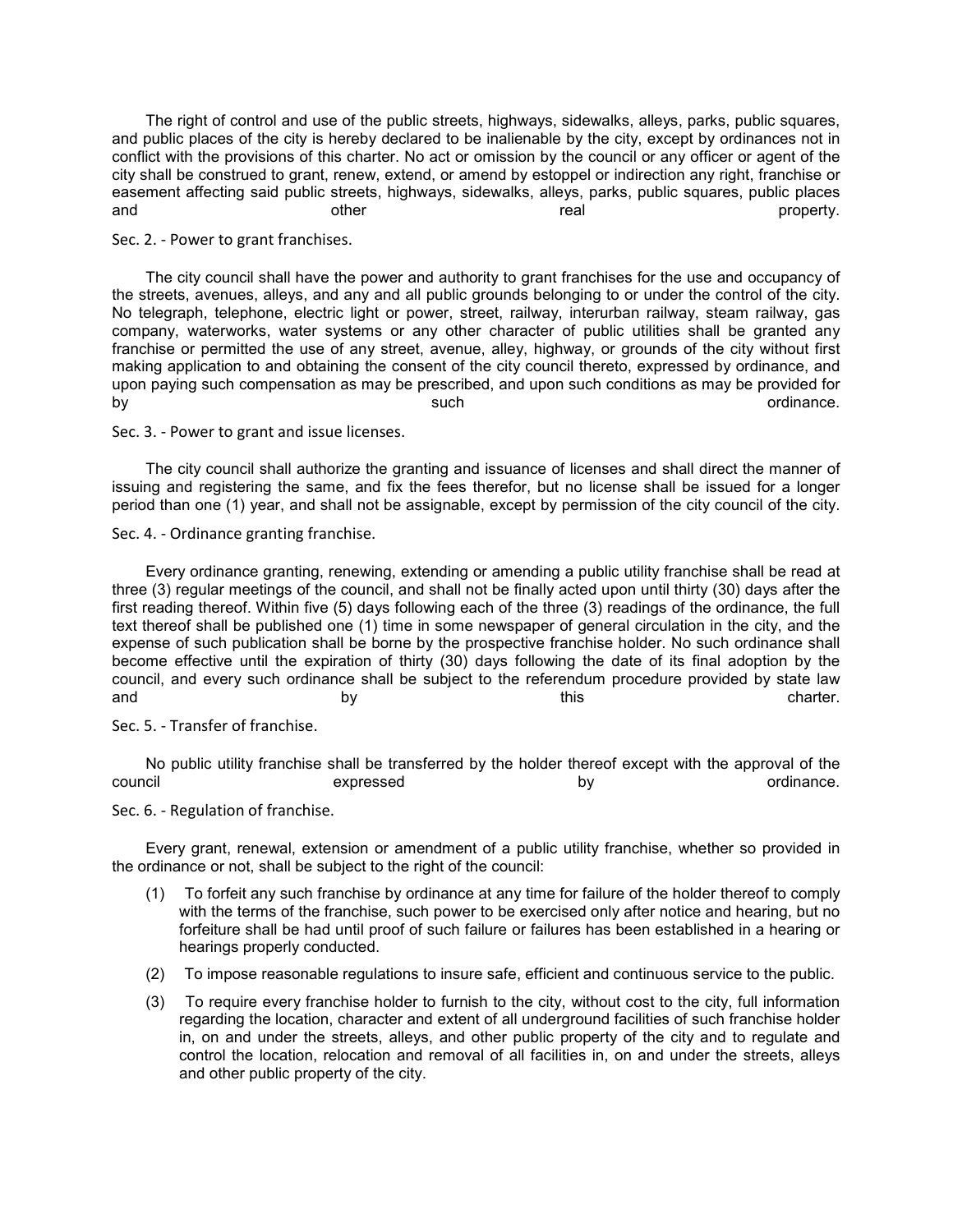- (4) To collect from every public utility operating in the city its fair and just proportion of the expense of excavating, grading, paving, repaving, constructing, reconstructing, draining, repairing, maintaining, lighting, sweeping, and sprinkling such portions of the alleys, bridges, culverts, viaducts, and other public places and ways of the city as may be caused by the occupation or use in whole or in part by such utilities, or to compel such public utility to perform, at its own expense, its just share of such excavating, grading, paving, repaving, constructing, reconstructing, draining, repairing, maintaining, lighting, sweeping, and sprinkling.
- (5) To require every franchise holder to allow other public utilities to use its tracks, poles, wires or other facilities, including bridges and viaducts, wherever, in the judgment of the council, such use shall be in the public interest.
	- (a) The rates for rentals shall be agreed upon by and between the parties subject to the order of the council; however, in the event of failure to agree upon said rates by and between the parties, said failure shall in no wise affect the validity of the order of the council, and the parties shall have the right to litigate in a court of competent jurisdiction the reasonable rental thereof.
- (6) (a) To prescribe the form of accounts kept by every franchise holder in the event the system of form of accounts is not otherwise specified by applicable state or federal laws or regulations.
	- (b) To examine and audit at any time the accounts and other records of any franchise holder.
	- (c) To require annual and other reports including reports on the operations of the utility, which reports shall be within the framework of generally accepted accounting practices of the utility involved.
- (7) To require and collect any compensation and rental not now and hereafter prohibited by the laws of this state.
- (8) To require such franchise holders who request an increase in rates, charges or fares, to reimburse the city for reasonable expenses incurred in employing rate consultants to conduct investigations, present evidence and advise the council on such requested increase.

Sec. 7. - Regulation of rates.

The council shall have full power after notice and hearing to regulate by ordinance, the rates, charges and fares of every public utility franchise holder operating in the city. Any franchise holder requesting an increase in its rates, charges, or fares shall have, at the hearing on such request, the burden of establishing by substantial evidence the value of its investments and the amount and character of its expenses and revenues and/or other pertinent information. No franchise holder shall institute any legal action to contest any rate, charge, or fare fixed by the council until such franchise holder has filed a motion for rehearing with the council specifically setting out each ground of its complaint against the rate, charge or fare fixed by the council, and until the council shall have acted upon such motion. The council shall have a period of sixty (60) days to act on said motion, and if motion is not acted on within such period, franchise holder shall have the right to institute such legal action as it desires.

ARTICLE XI. - GENERAL PROVISIONS

Sec. 1. - Publicity of records.

All records and accounts of every office, department, or agency of the city shall be open to inspection by any citizen, any representative of a citizens' organization, or any representative of the press at and all all the set of the set of the set of the set of the set of the set of the set of the set of the set

Sec. 2. - Personal interest in city contracts.

The city and its officers and employees shall comply with the Texas State law concerning personal financial interest of officers and employees in city contracts.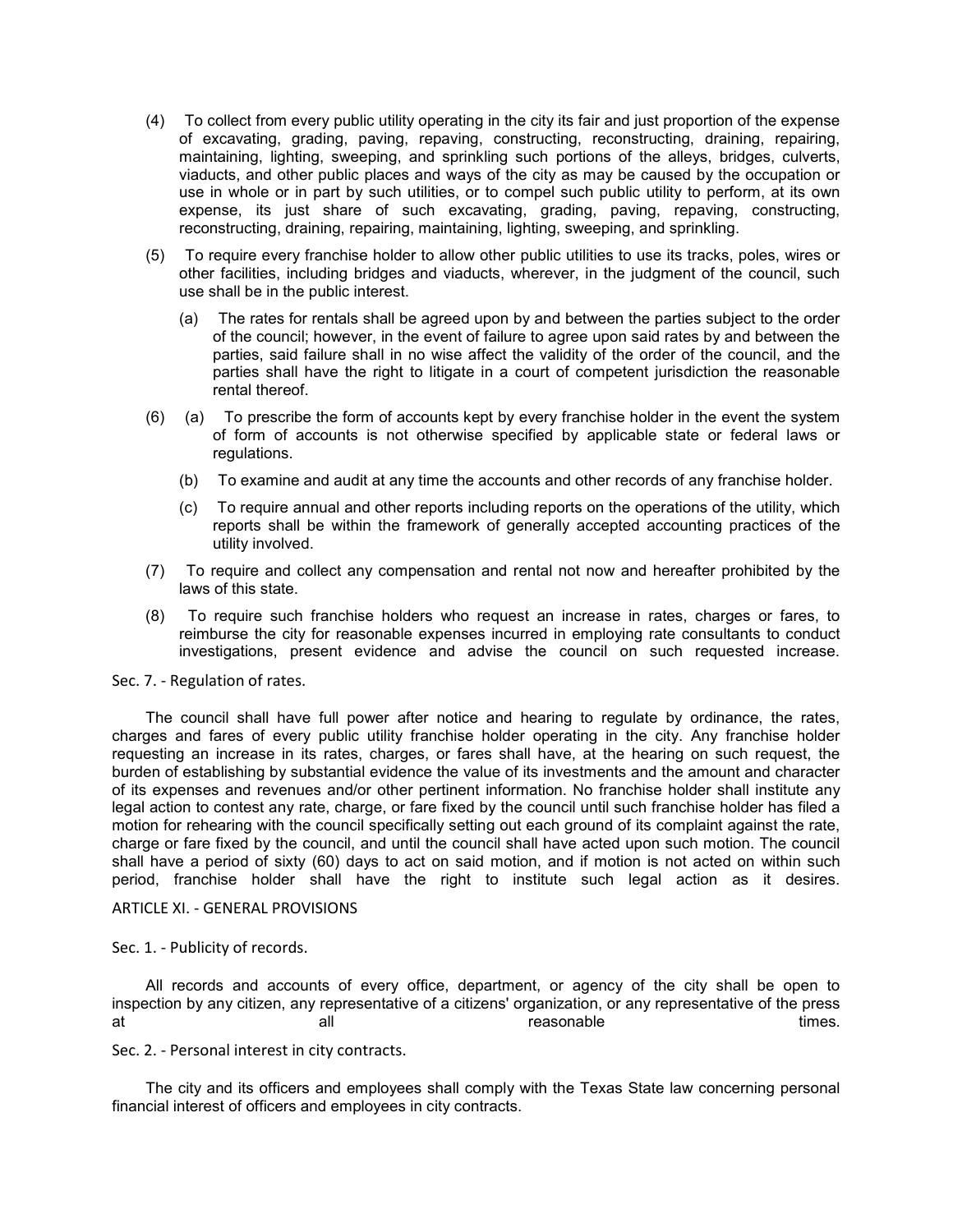# (Ord. No. 1146, § 2(3), 8-14-01)

Sec. 3. - Officers not to be interested in franchises; forfeiture of office.

Neither the mayor nor any other member of the city council, nor any elective or appointive officer of the city, shall be directly or indirectly in the employ of any person, company or corporation, holding or seeking to hold any franchise from the City of Jacksonville, or shall receive directly or indirectly any wage, commission, fee, gift, favor or payment from such franchise holder, and any violation of this section shall ipso facto render vacant the office held by the person so violating it.

Sec. 4. - Improper acts of officers and employees.

Any officer or employee of the city who by solicitation or otherwise, shall exert his influence directly or indirectly to influence any other officer or employee of the city to favor any particular person or candidate for office in the city, or who shall in any manner contribute money, labor, time or other valuable thing to any person for election purposes pertaining to any city office or appointment, shall be deemed guilty of a misdemeanor and upon conviction thereof shall forfeit his office or employment and be punished by a fine not exceeding two hundred dollars (\$200.00).

Sec. 5. - Oath of office.

Every person elected or appointed to any office in the city shall, before entering upon the duties of his office, take and subscribe to the oath of office prescribed in article XVI, section 1 of the state constitution.

Sec. 6. - Nepotism.

The City shall adhere to the prohibition of the Texas State law concerning nepotism.

(Ord. No. 1146, § 2(4), 8-14-01)

Sec. 7. - Notice of claims.

Before the City of Jacksonville shall be liable for damages for the death or personal injuries of any person or for damage to or destruction of property of any kind, which does not constitute a taking or damaging of property under article I, section 17, Constitution of Texas, the person injured, if living, or his representatives, if dead, or the owner of the property damaged or destroyed, shall give the city council or city manager notice in writing of such death, injury, damage or destruction, duly verified by affidavit, within forty-five (45) days after same has been sustained, stating specifically in such written notice when, where, and how the death, injury, damage or destruction occurred, and the apparent extent of such injury, the amount of damages sustained, the actual residence of the claimant by street and number at the date the claim is presented, the actual residence of such claimant for six (6) months immediately preceding the occurrence of such death, injury, damage or destruction, and the names and addresses of all witnesses upon whom it is relied to establish the claim for damages; and the failure to so notify the council or city manager within the time and manner specified herein shall exonerate, excuse and exempt the city from any liability whatsoever. No act of any officer or employee of the city shall waive compliance, or estop the city from requiring such compliance, with the provisions of this section as to notice, but such provisions may be waived by resolution of the council, made and passed before the expiration of the forty-five (45)<br>day period herein provided, and evidenced by minutes of the council. day period herein provided, and evidenced by minutes of the council.

Sec. 8. - Damages; city not liable; limitations.

The City of Jacksonville shall not be liable for damages to anyone, on account of any defect in, obstruction on, or anything else in connection with any sidewalk in the city; nor shall the City of Jacksonville be liable for damages to anyone on account of any defect in, obstruction on, or anything else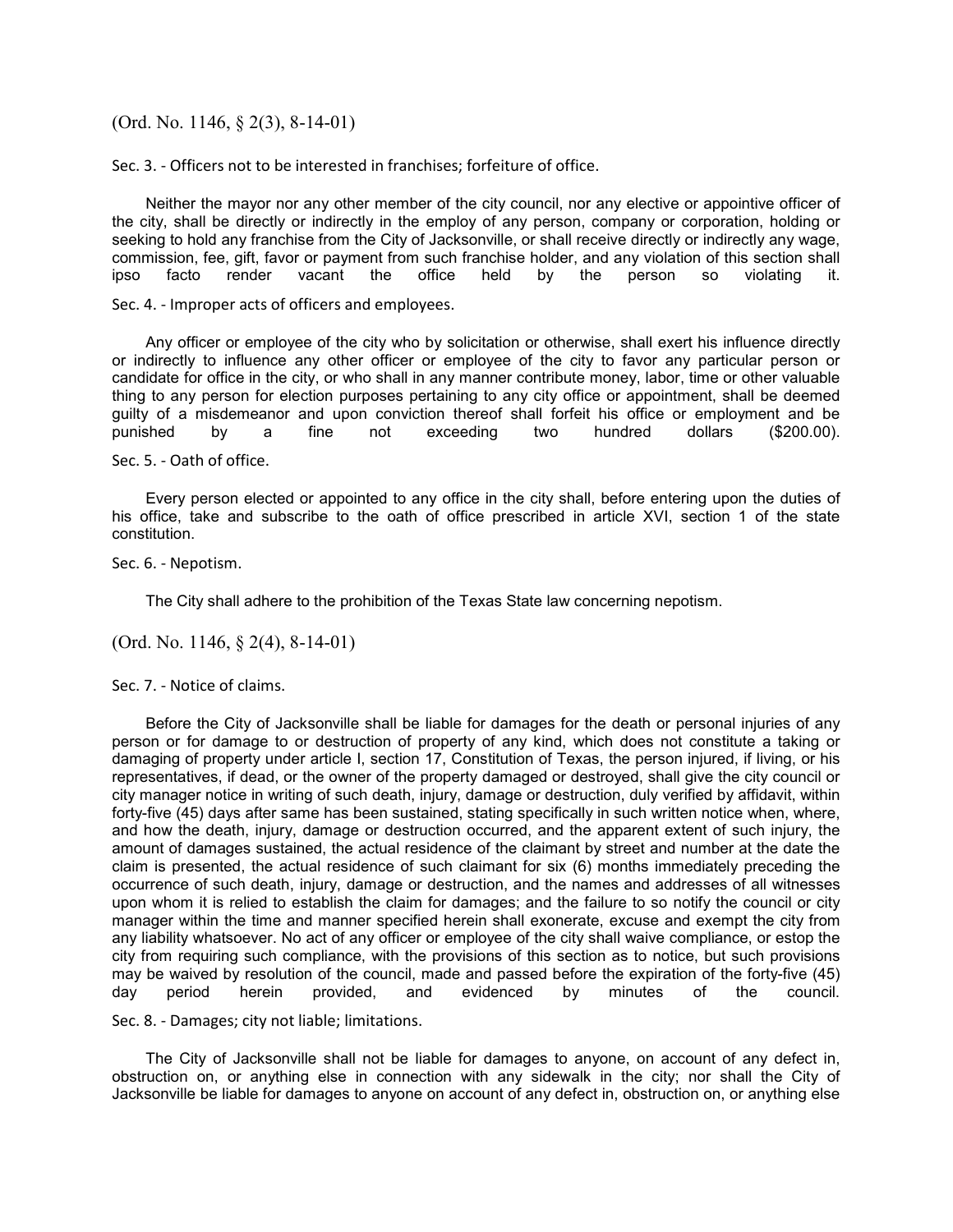in connection with any street, alley, or public place, other than any sidewalk, unless and until it be shown that some person, in the employment of the city and having superintendence or control of the work on the streets, alleys or public places, had actual notice of such defect, obstruction or other thing, for a sufficient length of time before such injury was received to have remedied such condition of the street, alley or public place before the injury was received.

Sec. 9. - Security or bond not required in suit, etc.

It shall not be necessary in any action, suit or proceeding in which the city shall be a party for any<br>I, undertaking or security to be executed in behalf of the city. bond, undertaking or security to be executed in behalf of the city.

Sec. 10. - Assignment, execution, and garnishment.

The property, real and personal, belonging to the city shall not be liable for sale or appropriation under any writ of execution. The funds belonging to the city, in the hands of any person, firm, or corporation, shall not be liable to garnishment, attachment, or sequestration; nor shall the city be liable to garnishment on account of any debt it may owe or funds or property it may have on hand or owing to any person. Neither the city nor any of its officers or agents shall be required to answer any such writ of garnishment on any account whatever. The city shall not be obligated to recognize any assignment of wages or funds by its employees, agents or contractors. Sec. 11. - Effect of charter on existing law.

All ordinances, resolutions, rules and regulations now in force under the city government and not in conflict with the provisions of any amendment to this charter shall remain in force under such amendment until altered, amended or repealed by the council after such amendment to this charter takes effect. All rights of the city under existing franchises and contracts and all existing authority for the issuance of bonds, not in conflict with the provisions of any amendment to this charter, shall be preserved in full force and effect. The contract of the contract of the contract of the contract of the contract of the contract of the contract of the contract of the contract of the contract of the contract of the contract of the contract of th

Sec. 12. - Construction of charter.

This charter shall not be construed as a mere grant of enumerated powers, but shall be construed as a general grant of power and as a limitation of power on the government of the City of Jacksonville in the same manner as the Constitution of Texas is construed as a limitation on the powers of the legislature. Except where expressly prohibited by this charter each and every power under article XI, section 5 of the Constitution of Texas, which it would be competent for the people of the City of Jacksonville to expressly grant to the city, shall be construed as granted to the city by this charter.

Sec. 13. - Judicial notice.

This charter shall be deemed a public act, may be read in evidence without pleading or proof, and judicial notice shall be taken thereof in all courts and places. Sec. 14. - Separability clause.

If any section or part of a section of this charter is held to be invalid or unconstitutional by a court of competent jurisdiction, the same shall not invalidate or impair the validity, force, or effect of any other section or part of a section of this charter. Sec. 15. - Rearrangement and renumbering.

The council shall have the power, by ordinance, to renumber and rearrange all articles, sections, and paragraphs of this charter or any amendments thereto, as it shall deem appropriate, and upon the passage of any such ordinance a copy thereof, certified by the city secretary, shall be forwarded to the secretary of state for filing. The council shall have the power by ordinance to give designations to sections of the present charter not repealed and to change wherever needed the words "city commission" to "city council."